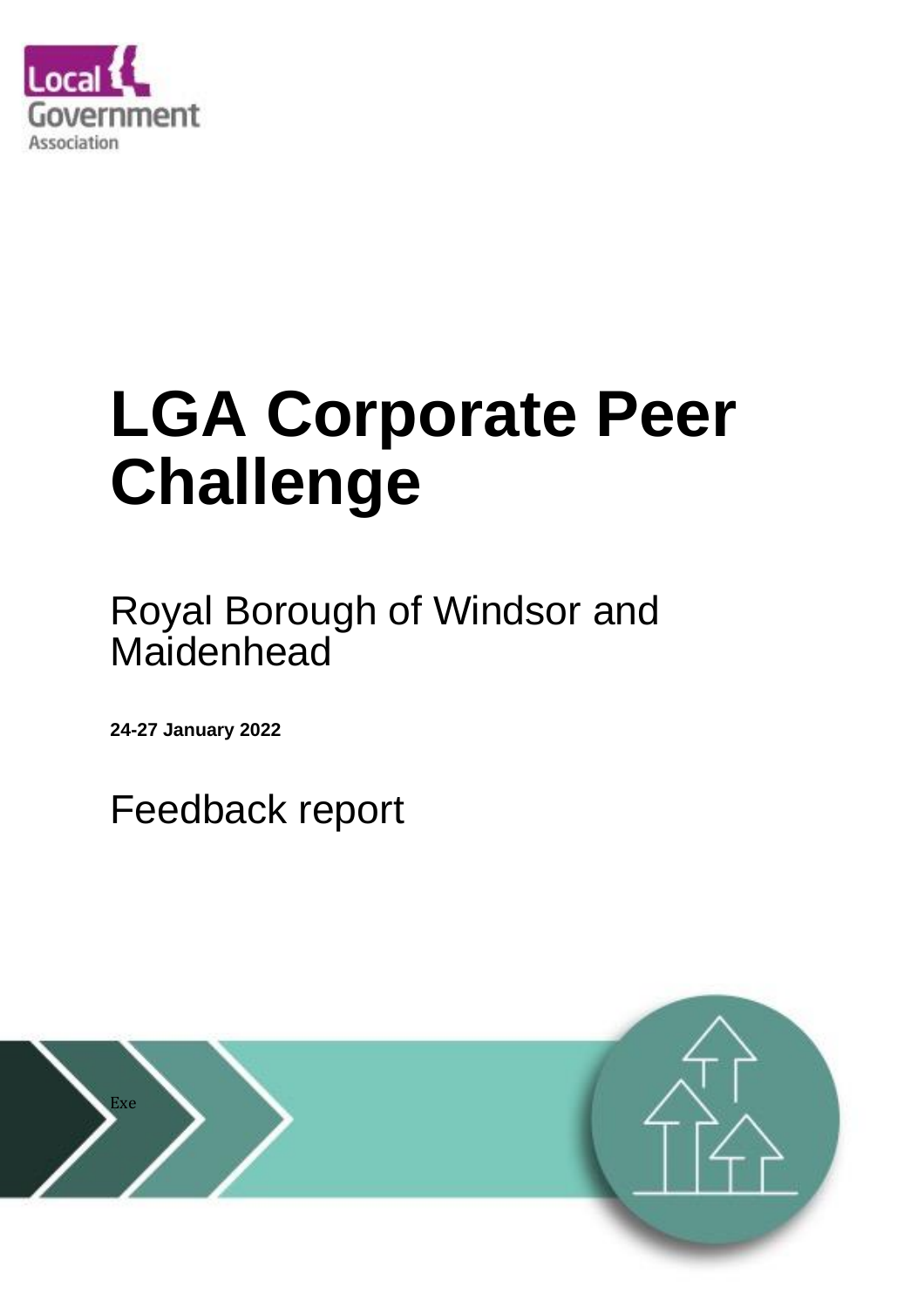

- 1. Executive Summary
- 2. Key Recommendations
- 3. Summary of the peer challenge approach
- 4. Feedback
- 5. Next Steps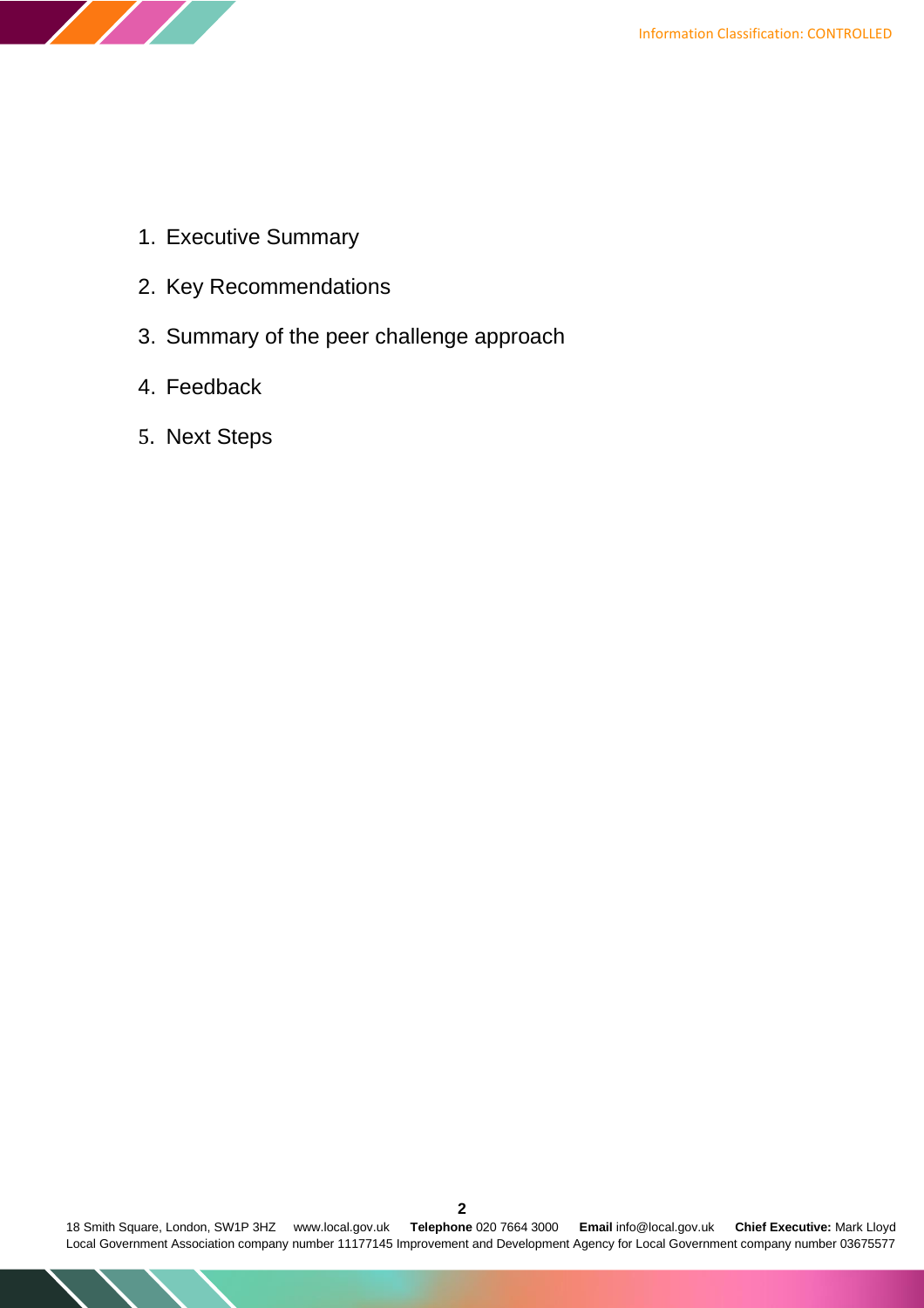# **1. Executive summary**

We were delighted to be invited back to the Royal Borough of Windsor and Maidenhead (RBWM) to see how their improvement journey has evolved since their last full CPC in 2017 and follow up visit in 2019. Since then, there has been full Council elections, a new Leader and a new Chief Executive. It was very pleasing for the peer team to see that the Council has made significant good progress on the recommendations from both the earlier peer challenges and a CIPFA financial governance review in 2020. It was particularly impressive because the progress has been made despite the Covid pandemic and the Council's response to it.

The Chief Executive is widely credited by Members, staff and stakeholders for leading the positive change at RBWM. The Council is clearly self - aware and it understands that more remains to be done. The new Corporate Plan agreed in November 2021 has given the Council a real steer for the future. It now needs to be embedded throughout all levels of the organisation and linked to the organisation's Medium Term Financial Strategy (MTFS). An internal communication strategy is currently underway to embed the Corporate Plan as a "Golden thread" throughout all the Council's work and service departments are developing service plans to support the delivery of the Corporate Plan.

A new leadership team has been established including a new Executive Director of Resources / s151 officer and Monitoring Officer. New corporate values and a vision for the Council have been developed from the "bottom up" and are resonating well with staff. The change of culture at the Council is recognised by staff, the trade unions and partners in the community and voluntary sector. Staff have also welcomed the improved communications and the greater opportunities for flexible working and collaborating with colleagues.

18 Smith Square, London, SW1P 3HZ [www.local.gov.uk](http://www.local.gov.uk/) **Telephone** 020 7664 3000 **Email** [info@local.gov.uk](mailto:info@local.gov.uk) **Chief Executive:** Mark Lloyd Local Government Association company number 11177145 Improvement and Development Agency for Local Government company number 03675577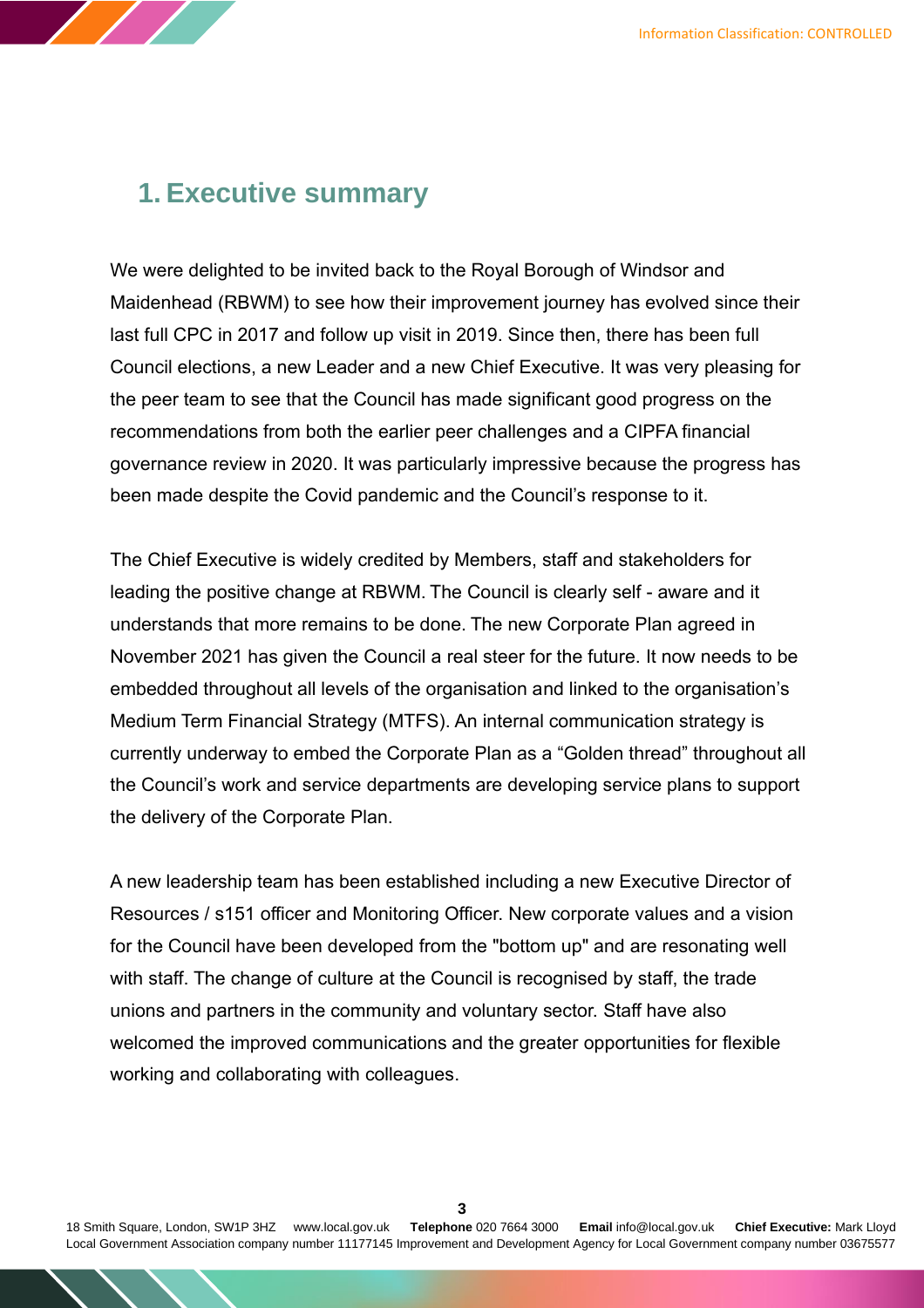RBWM is delivering effective and low-cost key services. Adult Social Care and Children Services are both recognised as "good". Highways and Transport have high customer satisfaction and the transformation of libraries is starting to offer improved community-based customer service support to residents. However, we were told that the customer experience is still not as good as it could be and a customer services review is underway. Partners in business and the community said that the Council had provided an excellent response to the pandemic, supporting 8000 clinically vulnerable people and working with 1000 volunteers and community groups. The Council is a key player in the Frimley Health and Integrated Care System (ICS) which is the only Grade 1 ICS in the country, partly reflecting the excellent teamwork between the Council and the NHS.

RBWM has been a unitary council since 1998. Despite this, we felt that at a political level it still has a largely district council approach, heavily focussed on a local place-based agenda rather than operating as a strategic unitary authority. Adults and Children's services are run by two different external "arms- length" organisations – Optalis and Achieving for Children (AFC). Whilst this mixed service economy model is working well at a service level, there are inconsistencies in the governance arrangements and roles and remit of senior officers and members which should be addressed.

We found that performance management within the council is not yet fully mature. Adoption of the Corporate Plan has prompted a wider review of performance, programme management and risk management. The inPhase Performance Management system was upgraded in 2021 to cover more services across the Council. As part of this upgrade, a public-facing Citizens Portal is to be launched in April 2022. The scrutiny process is improving and is becoming less party political. Notwithstanding that, we still saw room for improvement. There are some difficult Member working relationships in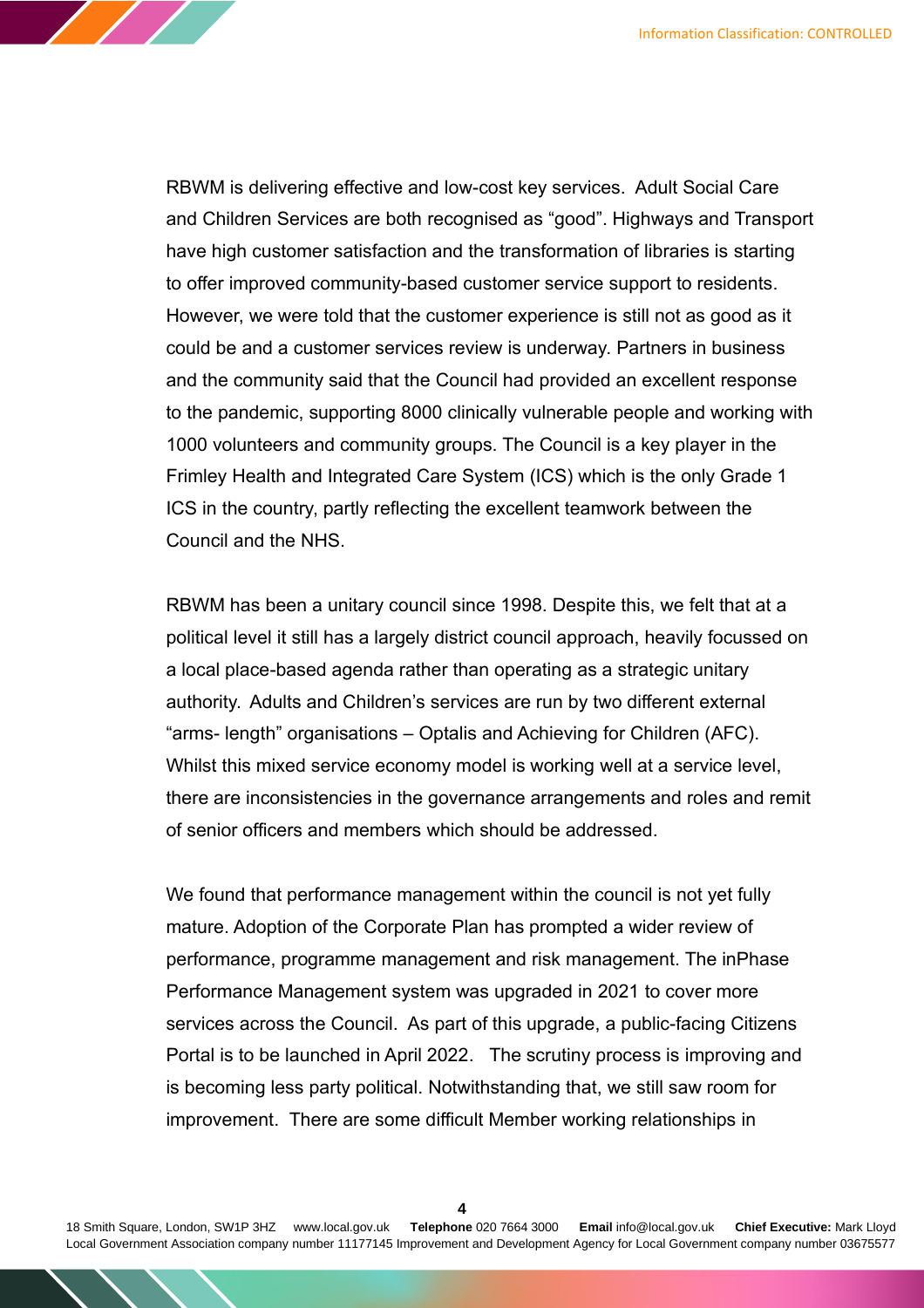

evidence and some of the behaviour between groups and individual councillors is showing the Council in a poor light to the community both in meetings and across different social media platforms.

Transformation is a key priority for RBWM. It has made a good start on its transformation journey, particularly in Adult Services, but we are not yet seeing large scale corporate transformation. A Transformation Strategy and Delivery Plan have been developed and approved but the strategy does not feel strongly linked to helping to deliver the savings needed in the Medium-Term Financial Strategy (MTFS.) A corporate transformation programme linked to the MTFS will help to ensure that future financial sustainability is balanced and not over reliant on the disposal of assets or on future income generation.

RBWM's response to the Covid pandemic has helped the authority reconnect with residents and community groups. This needs to be sustained into the future through embedding new ways of working at a partner and community level. An Engagement Strategy is being developed to help take this forward. This work will be helped by a greater emphasis on Equality, Diversity and Inclusion (EDI). The Council recognises that it is at an early stage in addressing EDI issues in the community as well as internally within the council. The Leader and Chief Executive are both committed to progressing the agenda and an equality staff network has been established to help to take it forward. Working on a Be a Councillor programme would be useful to increasing Member diversity, possibly in partnership with the Local Government Association.

2022 will be a key year for the Council. Adoption of the Borough Local Plan in February 2022 will be an important milestone, enabling a plan led approach to development across the borough into the future. In 2023 RBWM celebrates 25 years as a unitary council. This is a good time to reset its future vision for the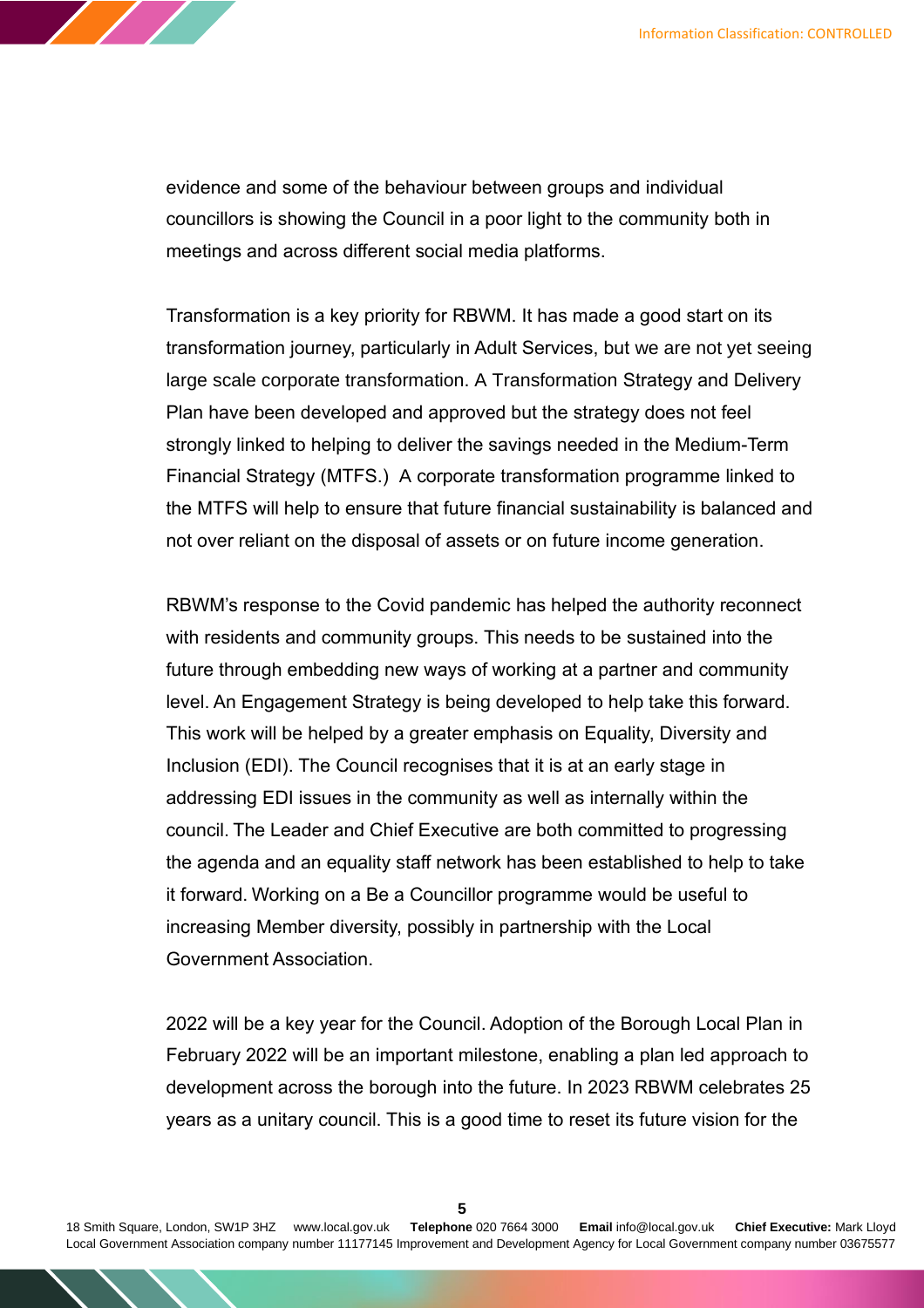next 25 years by working with its young people and having a strong focus on issues like equality and climate change. The Council motto -

In Unitate Felicitas " In unity, happiness" is also an excellent prompt for further work on political culture as well as developing relationships with business and community and voluntary sector partners.

# **2. Key recommendations**

A number of observations and suggestions for improvement are made within the main section of the report. The following are the peer team's **key** recommendations to the council:

#### **2.1 Recommendation 1**

Prioritise embedding the Corporate Plan across the Council and the establishment of a new performance framework which links service plans and priorities to budget and risks over the medium term.

#### **2.2 Recommendation 2**

Refresh the MTFS with stronger links to the savings made by the Transformation Strategy and underpinned by the creation of a Transformation Fund to deliver the benefits needed. The first priority of the strategy should be to improve the customer experience.

#### **2.3 Recommendation 3**

Establish a Member development programme, including a new induction package for May 2023 which aligns to the strategic priorities of the Royal Borough. Group Leaders need to be fully involved in developing the programme to ensure ongoing member participation, throughout the term of office.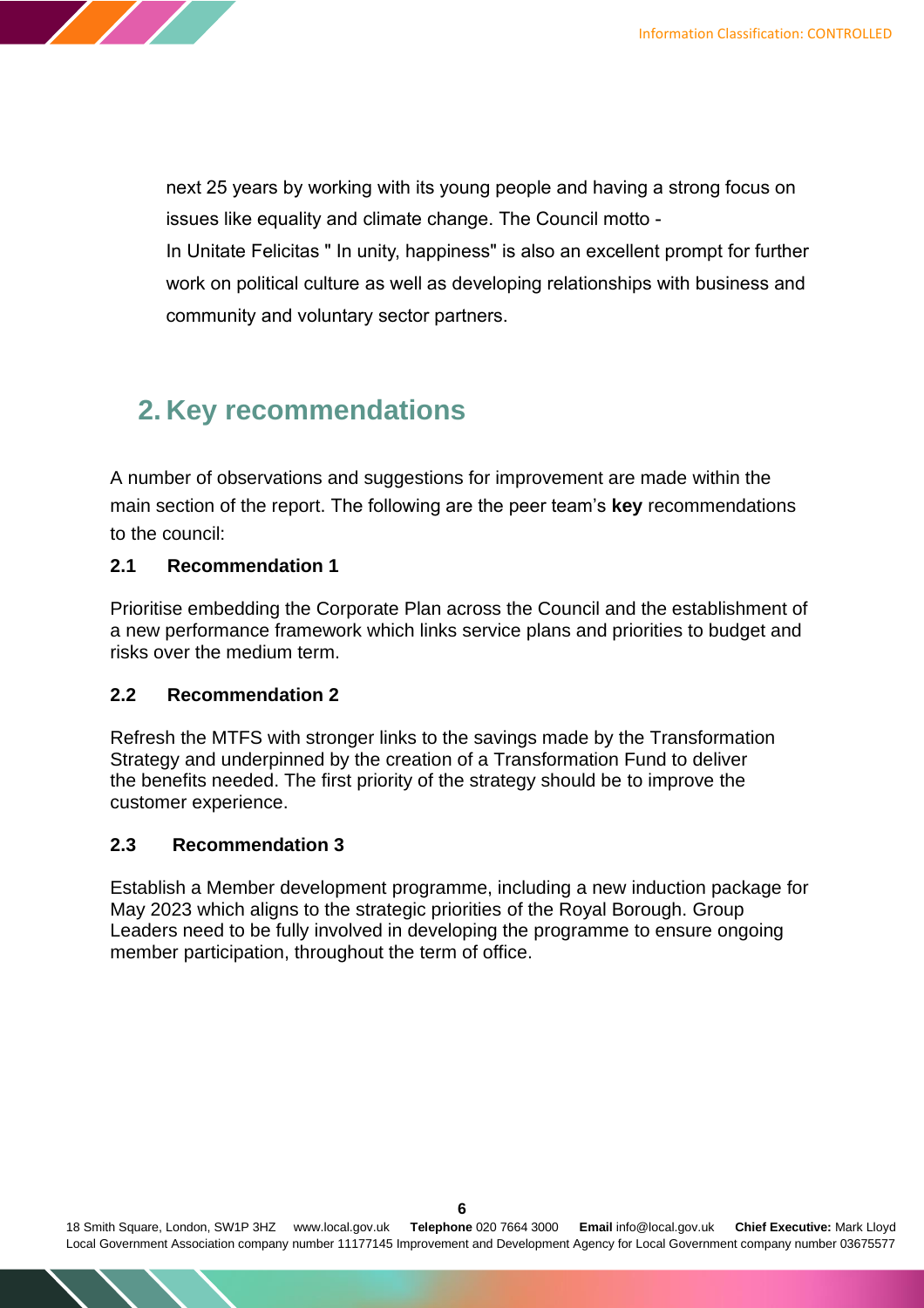

#### **2.4 Recommendation 4**

Put in place stronger support for member casework that provides consistency and timeliness of response across all council functions. This will help members to carry out their ward work more efficiently and maintain residents' confidence that their issues are being dealt with.

#### **2.5 Recommendation 5**

Review the current model of scrutiny committees. There are currently 4 scrutiny panels and one county-wide health scrutiny committee. It may be better for the panels to be more closely aligned to the priorities in the Corporate Plan and service delivery arrangements covering the people, place and corporate functions.

#### **2.6 Recommendation 6**

Revisit the terms of reference and remit of the joint Health Overview and Scrutiny Committee for East Berkshire as part of the establishment of the ICS.

#### **2.7 Recommendation 7**

Review Cabinet portfolios so that they are re-balanced across people, place and corporate functions to enable more capacity to influence at a sub-regional and national level alongside local place leadership responsibilities.

#### **2.8 Recommendation 8**

Develop a clear and consistent framework on the role and governance of the armslength Council entities including Optalis, AFC and the Property Company. Shareholder responsibilities should be separated from those of the strategic client.

#### **2.9 Recommendation 9**

Develop a localism strategy with town and parish councils and community groups which promotes greater subsidiarity of decision making and thus enabling RBWM to be more strategic.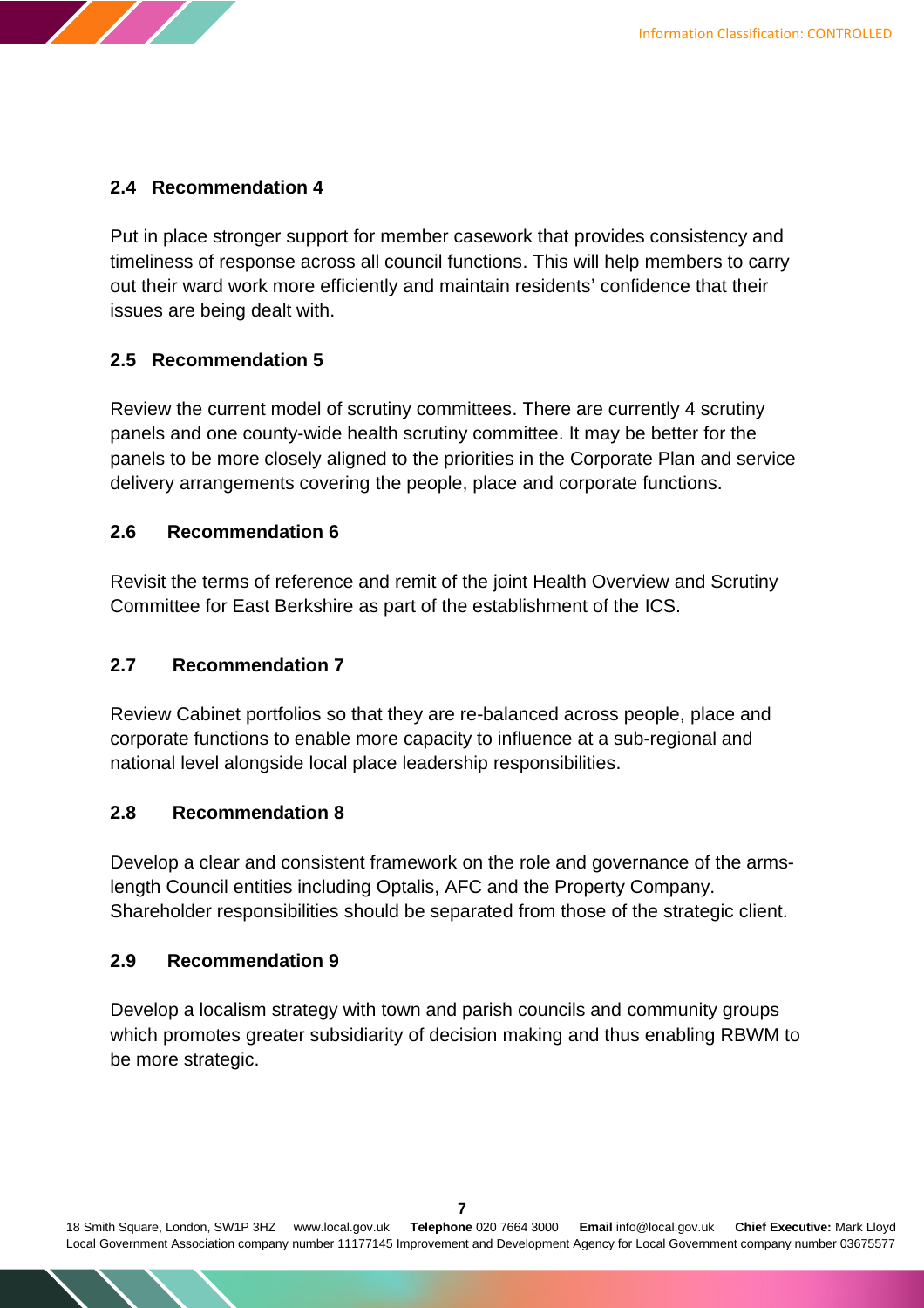

#### **2.10 Recommendation 10**

Take advantage of next year's 25th anniversary of being a unitary council to work between now and then with the Youth Council and partners to set out a new 25-year vision for the Royal Borough.

#### **2.11 Recommendation 11**

Once the improvement plan for the Planning function is in place and beginning to have an impact, consider a peer review of the Planning Service to drive continuous improvement in 2023/24 and beyond

# **3. Summary of the peer challenge approach**

#### **a. The peer team**

Peer challenges are delivered by experienced elected member and officer peers. The make-up of the peer team reflected the focus of the peer challenge and peers were selected on the basis of their relevant expertise. The peers were:

- Kate Kennally Chief Executive, Cornwall Council
- Neil Thornton Director of Resources Rochdale Borough Council
- Tim Ryder- Monitoring Officer Suffolk County Council
- Cllr David Renard Leader Swindon Council (Con)
- Cllr Marianne Overton MBE- Leader of the Independent Group LGA, Lincolnshire County Council and North Kesteven District Council (Independent)
- Cllr Heather Kidd –Shropshire Council (Lib Dem)
- Gill Elliott Review Manager LGA

#### **b. Scope and focus**

The peer team considered the following five themes which form the core components of all Corporate Peer Challenges. These areas are critical to councils' performance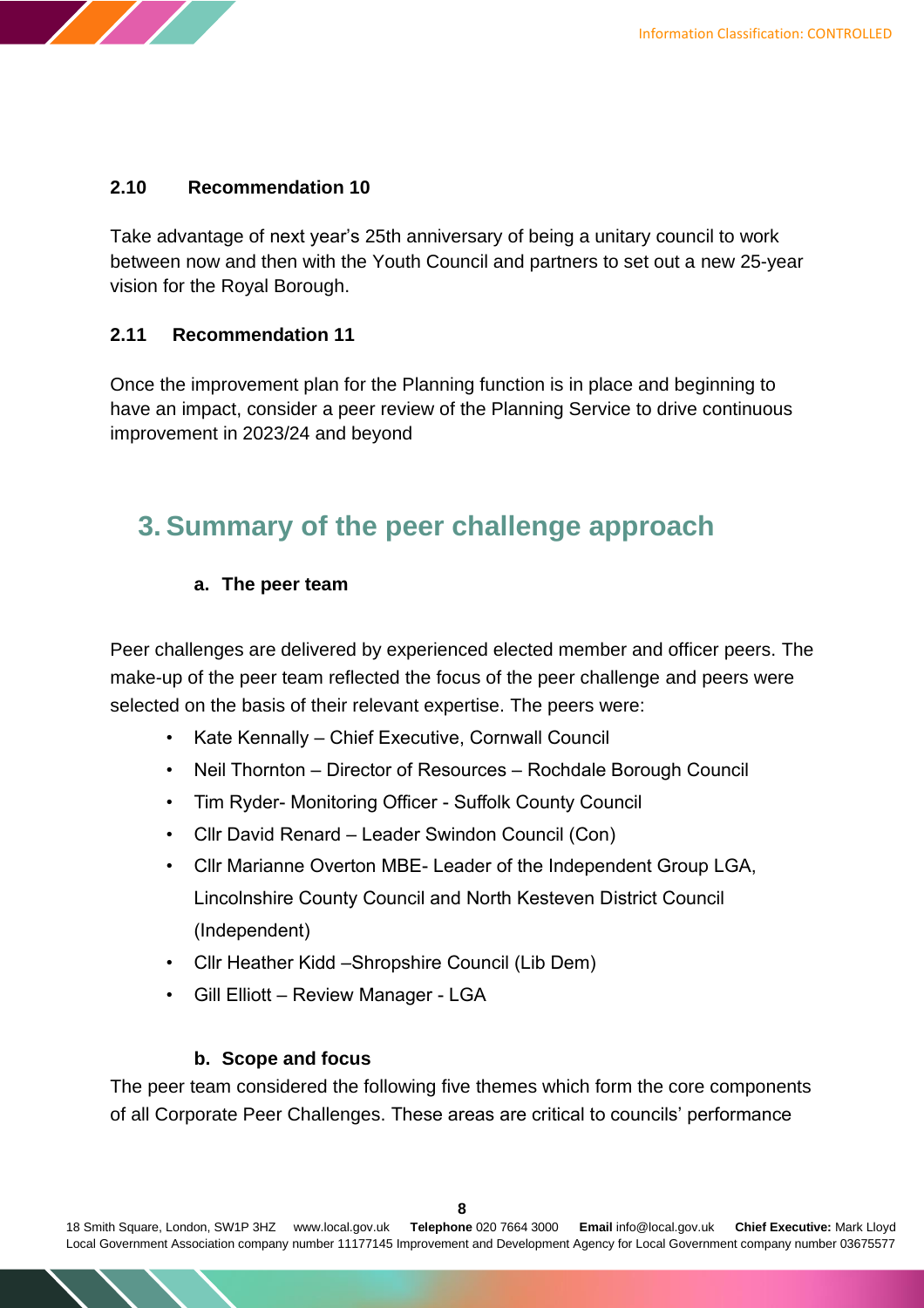

and improvement.

- 1. **Local priorities and outcomes** Are the council's priorities clear and informed by the local context? Is the council delivering effectively on its priorities?
- 2. **Organisational and place leadership** Does the council provide effective local leadership? Are there good relationships with partner organisations and local communities?
- 3. **Governance and culture** Are there clear and robust governance arrangements? Is there a culture of challenge and scrutiny?
- 4. **Financial planning and management** Does the council have a grip on its current financial position? Does the council have a strategy and a plan to address its financial challenges?
- 5. **Capacity for improvement** Is the organisation able to support delivery of local priorities? Does the council have the capacity to improve?

#### **c. The peer challenge process**

Peer challenges are improvement focused; it is important to stress that this was not an inspection. The process is not designed to provide an in-depth or technical assessment of plans and proposals. The peer team used their experience and knowledge of local government to reflect on the information presented to them by people they met, things they saw and material that they read.

The peer team prepared by reviewing a range of documents and information in order to ensure they were familiar with the council and the challenges it is facing. The team then spent one day virtually and three days onsite at RBWM during which they:

- Gathered information and views from more than 35 meetings, in addition to further research and reading.
- Spoke to nearly 100 people including a range of council staff together with members, citizens and external stakeholders.

This report provides a summary of the peer team's findings. In presenting feedback, they have done so as fellow local government officers and members. Key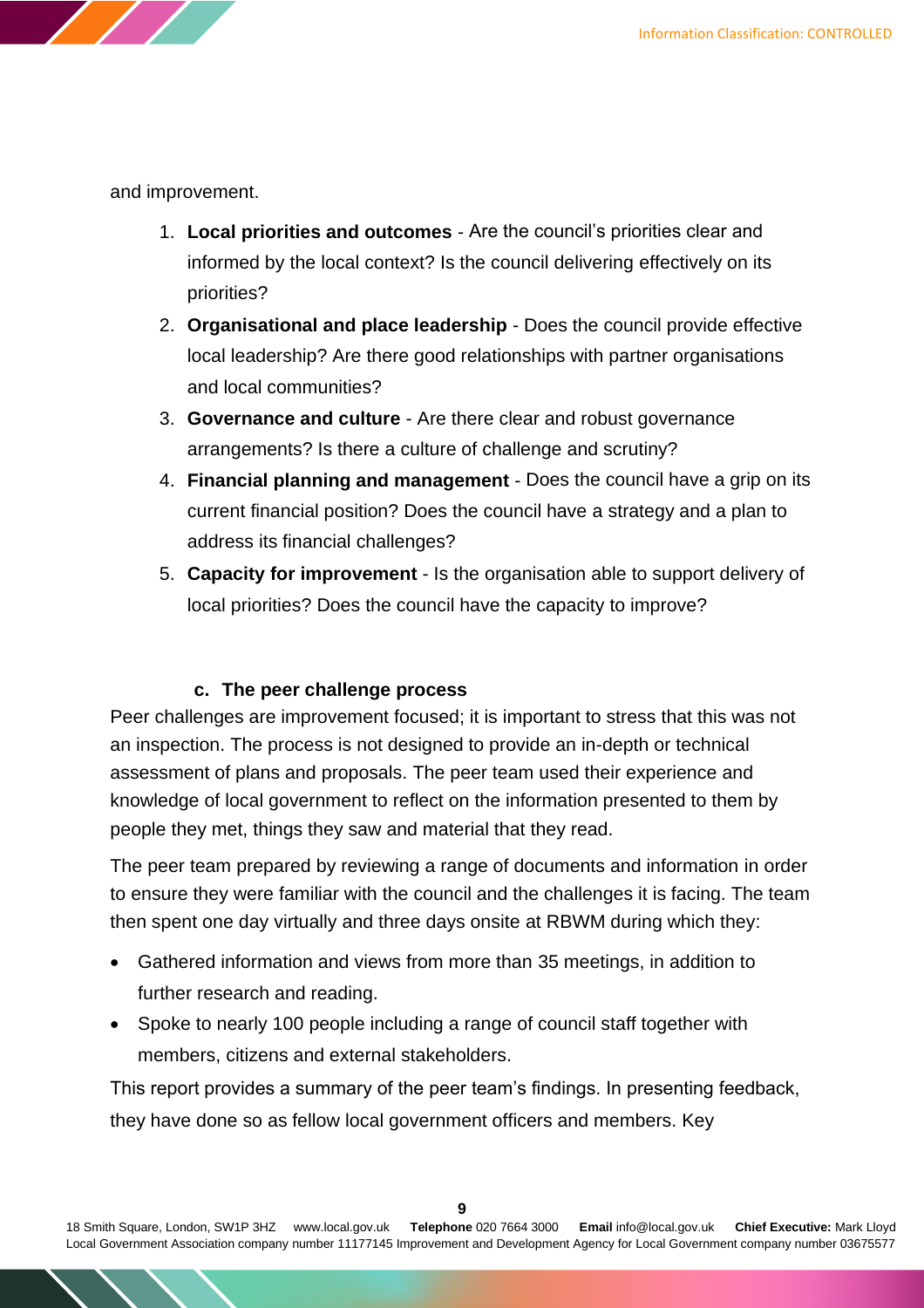

recommendations are made at the start of the report with other suggestions made as part of the more detailed feedback under the five themes.

# **4. Feedback**

## **4.1 Local priorities and outcomes**

The Council is achieving some good outcomes, particularly for its People services where services are being delivered at a reasonably low cost with good outcomes. This is a real achievement for a small borough. Children Services were rated by Ofsted in 2020 as good and 97% of the Borough's schools are currently rated good or outstanding. Performance metrics for looked after children are better than the average for councils in the south-east in terms of the numbers of children in care and care leavers being in suitable accommodation and those in employment, education or training. Adult social care services have been independently ranked in the top 15 authorities nationally in terms of value for money and good outcomes.

The Council's focus in the last two years has been on addressing service delivery challenges in areas such as waste and grounds maintenance. In 2021 it recycled a higher percentage of waste than other councils. However, planning services are a concern for the Council. In 2021 the service performed less well than other councils in the south-east on the time taken to process planning applications. **(Source LG Inform).** An improvement plan is under way and an interim consultant has been brought in to improve the customer experience of the planning service.

The COVID pandemic has helped the authority to reconnect with residents and community groups. For example, the Council has engaged well with the Maidenhead Mosque over the last 18 months and the relationship is ongoing with regular meetings to discuss issues like social prescribing and flu and winter pressures. However, engagement with residents needs to be sustained into the future. The development of an engagement protocol and portal as part of the work on rolling out the Corporate Plan will help to strengthen ongoing and sustained engagement with residents.

We understand that building community capacity is a core component of the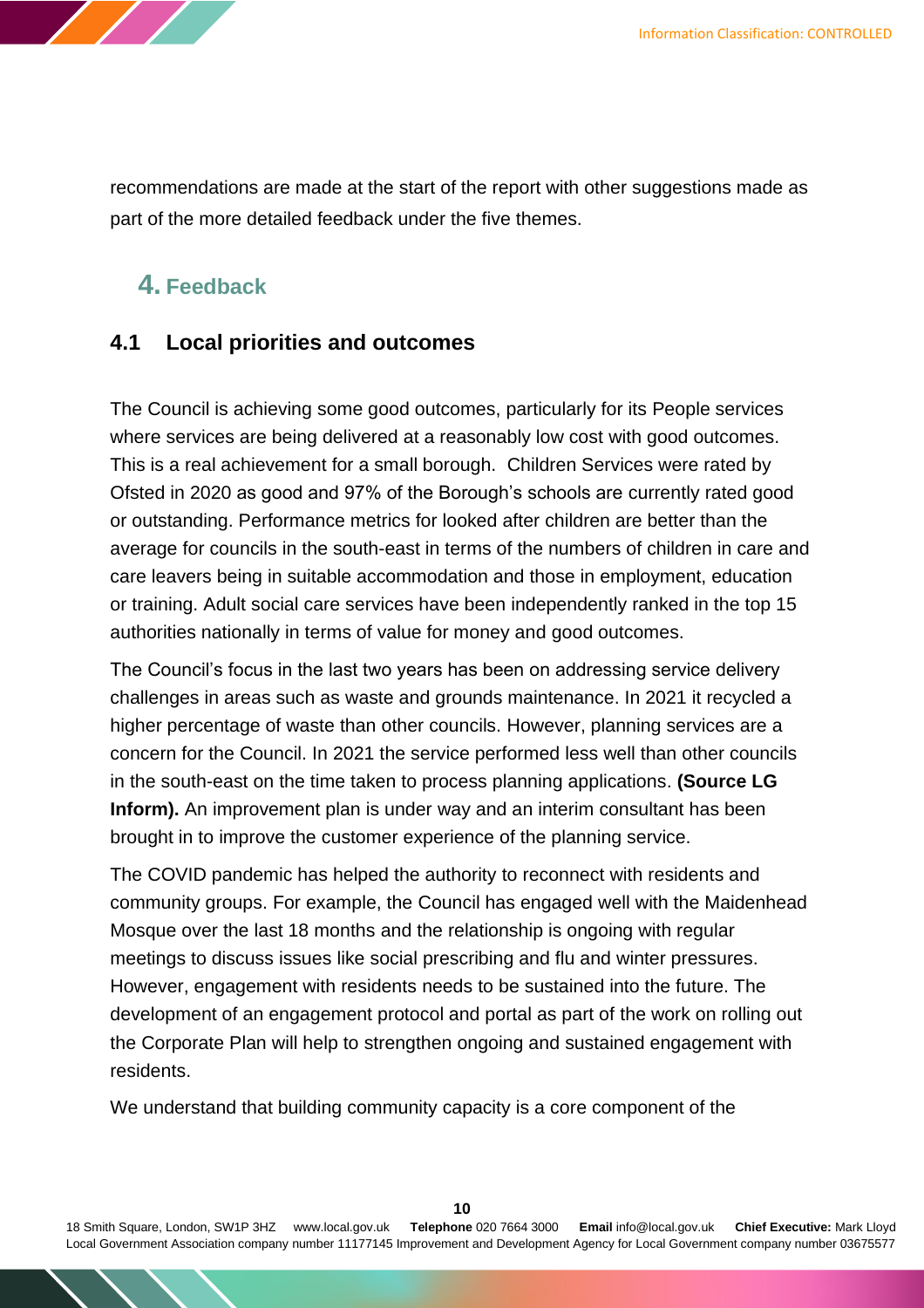Council's new engagement strategy. Voluntary sector partners reported that working with the Council had become easier over the past 12 months with officers being more empowered to work with them. Some partners still have difficulties navigating Council structures and knowing who to make initial contact with. Relationships were often reliant on one officer (reflecting the lack of capacity within the Council) and there was then an expectation that officers would deliver for RBWM even if there wasn't always the corporate support in place.

Progress is being made on the Corporate Plan. We received good feedback from interviewees about the plan and the support provided to Heads of Service to develop service plans to underpin the delivery of the Corporate Plan. The Plan still needs to be embedded in the Council and a performance framework established and rolled out which links service plans and priorities to budget and risks over the medium term. There is good performance management in people services, but this is not yet consistent across the whole council.

Some other key strategies are now in place including Housing, Environment and Climate Change. Some stakeholders said they not been engaged with at the formative stage of the development of these strategies and that when they were eventually involved it felt more like a like a "fait accompli" by the Council. By contrast, the health partners that we spoke to said that they do feel fully involved in strategy development with the Council through the ICS. Greater consistency of engagement with stakeholders should be one of the aims in the new Engagement Strategy.

The Council's partnership approach to delivering on a climate strategy seems the right one to the peer team through the investment in a climate change partnership. However, climate change is a real opportunity for RBWM to connect with residents and businesses and will require clear place leadership working led by the Council. Clear leadership needs to be given by the Leader and Cabinet on the issue of climate change supported by a cross party approach to ensure it is seen as apolitical by stakeholders. A more detailed route map is needed to deliver on the key Corporate Plan target of being net zero by 2050. This should be developed with partners over the next year.

Adoption of the Borough Local Plan in February 2022 is a significant milestone for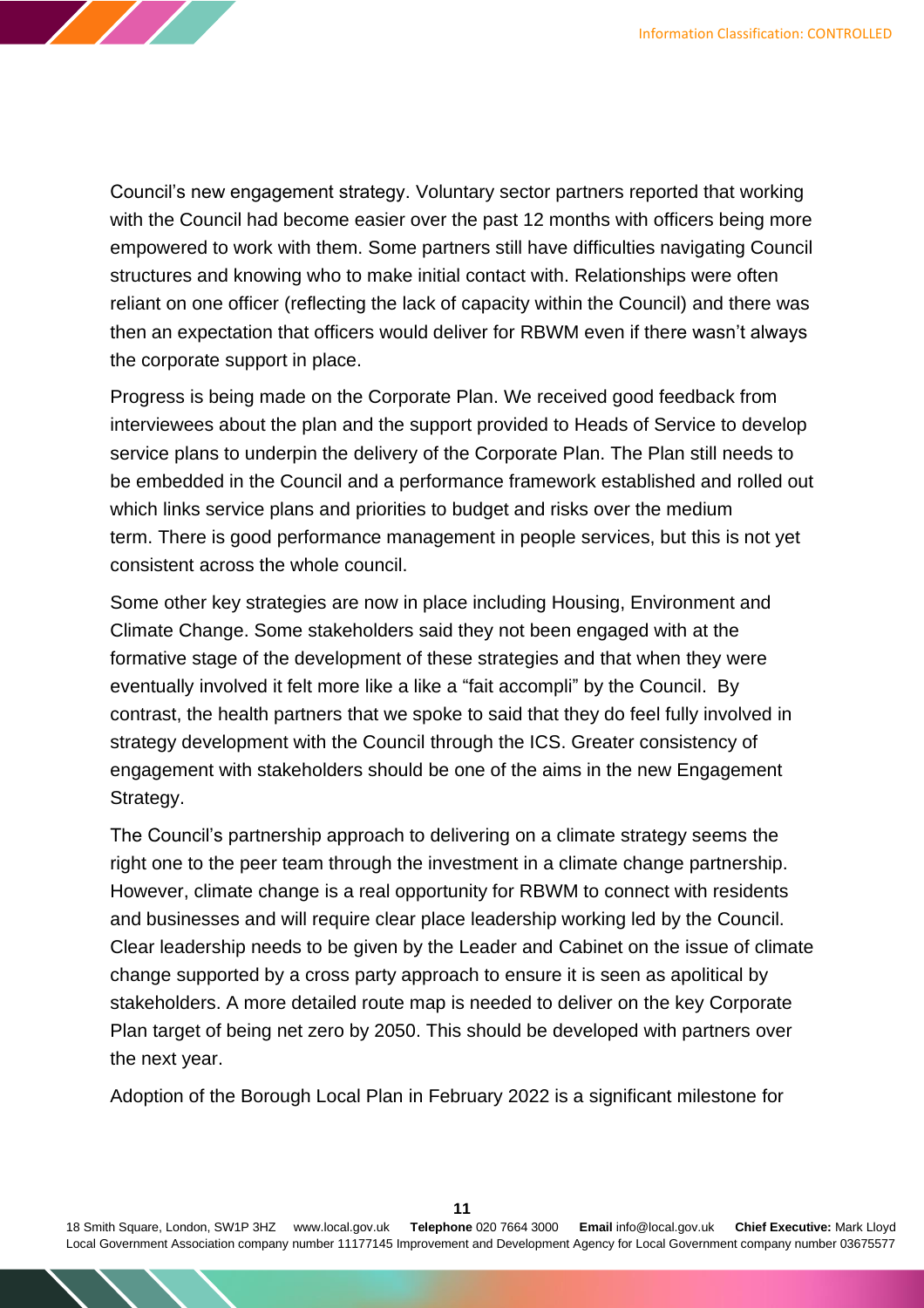the Council in helping to improve housing affordability across tenures and housing types which is really needed if the borough is to remain sustainable into the future. The Corporate Plan refers to a "ladder of housing opportunity". However, it is not clear where the strategic responsibility for this sits across the Place and Adults, Health and Housing directorates. The different aspects of policy (planning policy, housing strategy, regeneration) and delivery (Registered Provider, Property Company) will have to be brought together to achieve the 'ladder of housing opportunity' which is needed.

Improvement around equality, diversity and Inclusion (EDI) is recognised as a priority for the organisation both internally and externally. Senior leaders are committed to the agenda, however the organisation is at an early stage in taking it forward. The Strategy Team has started to consider what actions need to be taken forward. The only dedicated equalities post is currently vacant but once filled will also provide some expertise to the Council and a staff EDI network has been established and is in the process of developing its priorities. This must be visibly supported by the Council's leadership. Work on the EDI agenda now needs to be broadened to include all staff and Members. Working on a 'Be a Councillor' programme would be useful to increase Member diversity, possibly in partnership with the Local Government Association.

Digital transformation of services is understood to be a key priority for the Council. The Digital Development Team is working on automating processes and expanding the number of services that have automated processes. The customer service experience was described to us by stakeholders and citizens as rather fragmented and inconsistent which does not allow for easy resolution of issues. A customer services review is underway to address some of these issues. The Parish Charter should be reviewed and once agreed, commitments should be adhered to.

## **4.2 Organisational and place leadership**

The senior leadership team of the Council now looks fit for purpose at an officer level with a committed corporate leadership team (CLT). The new Leader and Chief Executive and their senior teams are driving the changes and improvements around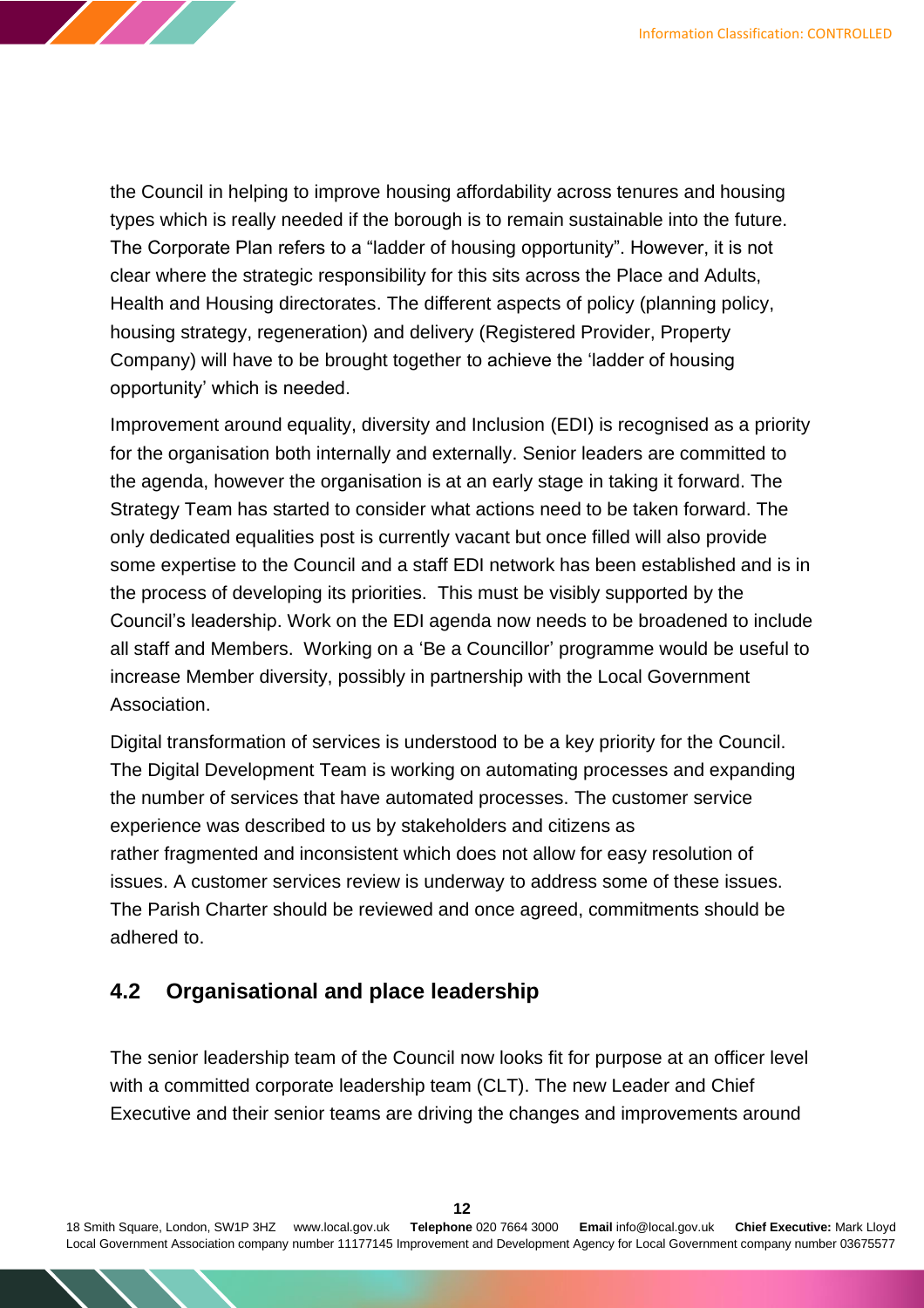culture, transformation and digitalisation. They recognise that there is more to be done to connect strategic intention with frontline practice, political culture and relationships.

Over the last two years the Council has re-set its service delivery arrangements when it felt it was right. For example, legal services have recently been brought back into the Council. Adults and Children services are delivered by organisations outside RBWM and arrangements with these third parties have been regularised to give greater oversight of delivery.

There is a now a risk of the Council's structures being unbalanced in terms of leadership capacity at both officer and member level. Cabinet Portfolios currently do not reflect the Corporate Plan, or Executive Leadership arrangements, with an imbalance between the people and place functions. For example, one Head of Service in the Place directorate has five portfolio holders whilst one portfolio holder has responsibility for Children's, Public Health and Adult Social Care. Strategic place leadership has grown at officer level in RBWM but this is not reflected at a portfolio level. The Council needs to consider the visibility of political leadership and portfolios in order to provide the strategic leadership necessary at a Borough, County and National level.

Stakeholders in business, health and the voluntary sector all recognise that RBWM has been a good organisation to work with especially during the Covid pandemic. In particular, the voluntary sector valued the opportunities for networking which were provided by the Council.

Businesses however have said that they do not know who the lead member in Cabinet for economic development is or who to approach on the matter when the issues are Borough wide, rather than specific to a town / locality. Businesses want RBWM to convene at a sector level and not just at a place level, e.g. bringing together retailers from Windsor and Maidenhead to share best practice and issues such as concerns about local competition. Businesses also said that communications from RBWM could be improved. They don't feel that there is a strategy for Maidenhead for the next two to three years as regeneration happens.

RBWM's place leadership at a borough level and as a strategic unitary is not as evident to businesses and other public sector partners as it could be. The Council's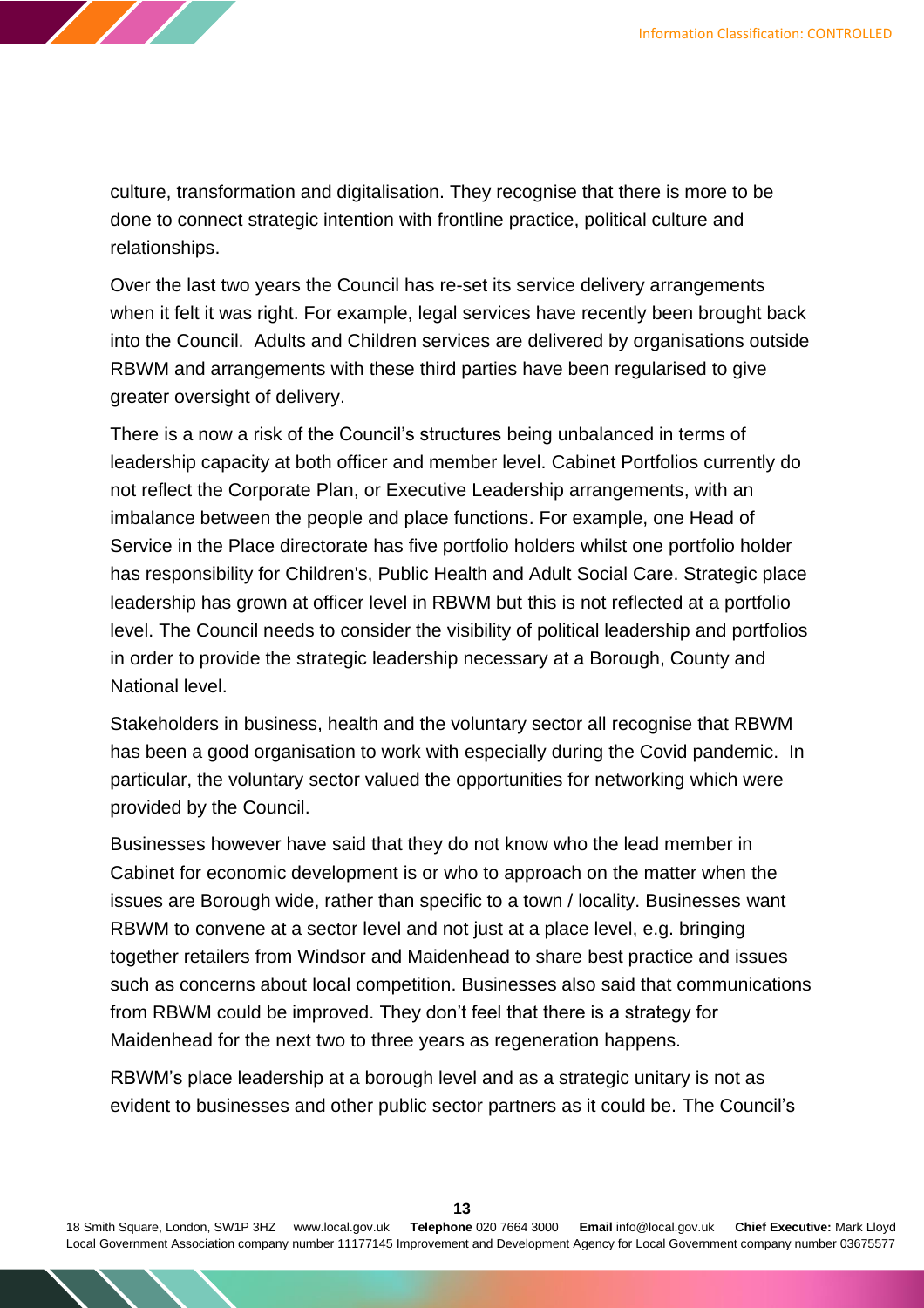leadership is more evident at a local place level. RBWM with its partners needs to consider which issues are best dealt with at a regional, county, borough and town level and resource appropriately.

RBWM takes the visitor economy very seriously for Windsor and is seen as a partner of choice by the Crown Estate. It recognises that this is a unique selling point for the town. Given the importance of the royal connection and the visitor economy, businesses would like the opportunity to be more involved in plans for the Queen's Platinum Jubilee There may also be opportunities to make more of the River Thames through greater collaboration across businesses in Windsor and Maidenhead.

The Local Enterprise Partnership (LEP), businesses and health partners all said that they recognise that RBWM is changing and becoming more active in partnerships. An example of this is the fact that RBWM (through its Chief Executive and s151, officer) as an accountable body helps the LEP to gain influence with other Berkshire councils and therefore "punch above its weight". However Berkshire wide partnerships want to see more political leadership from RBWM e.g. around skills and placemaking and the potential for any devolution to local government through a Berkshire County Deal in line with the Government's Levelling Up White Paper.

Benefit will be gained from the recent establishment, and participation in, networks across Berkshire of the Chief Executives, s151 officers and Monitoring Officers. This should also be considered for the other statutory officers to provide support and advice.

Economically RBWM has tended to "coat-tail" on the back of London and not had to chase economic growth. It now needs to consider its own economic strategy and role in a post pandemic context as part of thinking about the future of the Berkshire LEP and a potential county deal. A small economic insight and development function for Berkshire developing a Berkshire wide high level economic strategy would help in terms of a way forward driven by the Berkshire Placemaking Board.

There is an opportunity now to re-set RBWM's approach to the Borough Local Plan's implementation with developers and partners once the plan is agreed. More needs to be done on housing affordability which is a very real issue in the borough. The target of 20% affordable housing delivered as shared ownership on large schemes is not met nor if it were would it meet the need in the borough. The housing development

18 Smith Square, London, SW1P 3HZ [www.local.gov.uk](http://www.local.gov.uk/) **Telephone** 020 7664 3000 **Email** [info@local.gov.uk](mailto:info@local.gov.uk) **Chief Executive:** Mark Lloyd Local Government Association company number 11177145 Improvement and Development Agency for Local Government company number 03675577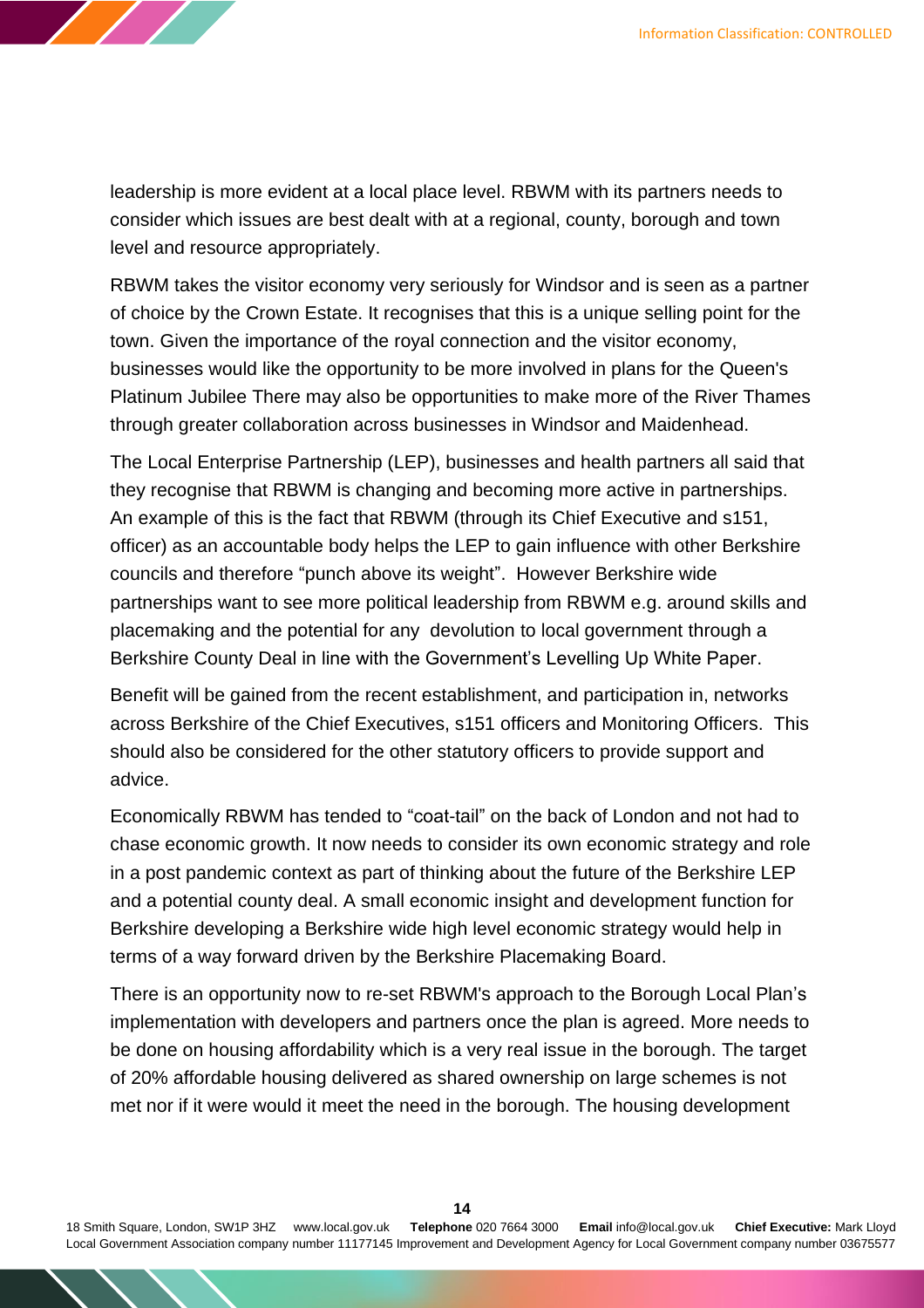partnerships set up to redevelop council owned sites in Maidenhead is delivering a lot of new build units, but viability arguments mean there are very few units for social rent, nor is this ensuring a sufficient housing mix across all tenures.

Due to a lack of co-terminosity across the area RBWM has complex delivery arrangements. For example, policing is across the Thames Valley (Bucks, Berks, Oxon), the ICS covers East Berkshire and parts of Surrey and Hampshire with the Fire and Rescue and LEP being county wide bodies for Berkshire. Consequently, good relationships at a political and executive level are seen as key to ensure integrated public service delivery. Relationships with the police are strong at an operational level but they are less strong with further and higher education organisations where this function is largely undertaken by the LEP. The Council could use its wider convening role to bring all these organisations together in an RBWM Leadership Board, chaired by the authority to set a Borough wide longer-term vision and strategy which will ensure that the borough remains sustainable into the future socially, economically and environmentally. It is important that RBWM is seen as the leader of place, respected and holding the democratic mandate.

### **4.3 Governance and culture**

The 2017 and 2019 Corporate Peer Challenges identified governance and culture as issues that were fundamental to the improvement of the Council. Since the arrival of the new Chief Executive and the new Leader much has been achieved across both issues.

The Council has redefined its corporate values. Dedicated staff focus groups were held on both the Corporate Plan and the Corporate Values to engage staff at an early stage. We heard from staff and trade unions about clear improvements in the culture and values of the organisation and a willingness to do more. The previous "blame culture" has largely disappeared and trade unions said that from their perspective bullying is no longer a significant issue in the organisation as evidenced through their case work statistics. There was praise from staff for the leadership during the pandemic including the Chief Executive's briefings and Wednesday Wellbeing Calls. The staff survey showed that staff value the ability to work flexibly and are more likely to recommend RBWM as an employer.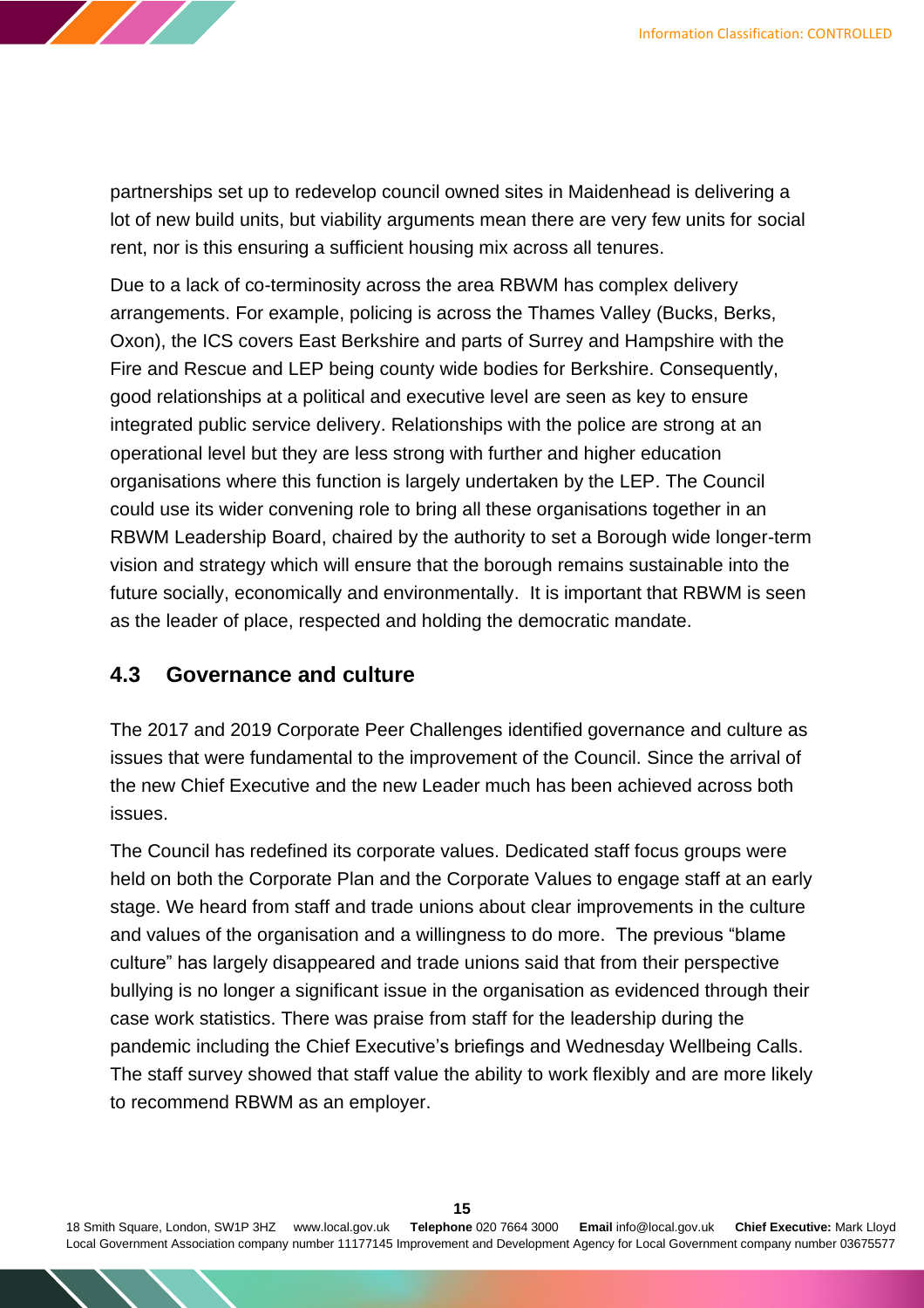Staff have been involved in the development of the Housing, Climate and Transformation strategies. They said that they now feel part of the RBWM team and welcome having more opportunities to collaborate with colleagues across the Council. They praised the 'RBWM Together' web page which allows teams to promote the work they are doing to colleagues, including survey results and events promotion. A more formal induction process would help new staff to be more aware of the organisation, its' values, priorities etc.

There has been a conscious decision to invest resources into supporting governance in the organisation. The constitution has been reviewed and a new Members Code of Conduct introduced. There is a new Audit and Governance Committee and an Annual Governance statement. Other key actions in train include a review of the scrutiny function and introduction of a performance management framework. The officer-member culture is being addressed with some mandatory member training and development of a communications protocol. The Chief Executive, Section 151 officer and the Monitoring Officer meet bi-monthly to discuss governance matters. Work on improving governance still has more to do and member behaviour remains an issue for the organisation, although the Monitoring Officer is addressing this as a priority.

The role of all Group leaders still needs to be developed, making it clearer what their role is and how they support effective governance in the Authority through an agreed role profile which could be included in the Constitution. Group Leaders should be supported to collectively set the political culture of the organisation by the Chief Executive and Monitoring Officer. Complementary to this is ensuring that all councillors feel respected. Their role in raising issues of governance and representing residents needs to be always fully appreciated by the Council, with timely responses and actions. Group Leaders are trusted advocates of their members and need to be kept fully informed. However, it is also important that there are structured ways for member feedback for example through member surveys and member development.

Scrutiny is improving and becoming less party political. Recent work on the Corporate Plan is a good example, but there is still work to be done in encouraging the Executive to recognise the value of good scrutiny. Amongst members and officers there appeared to be a limited understanding of the difference between a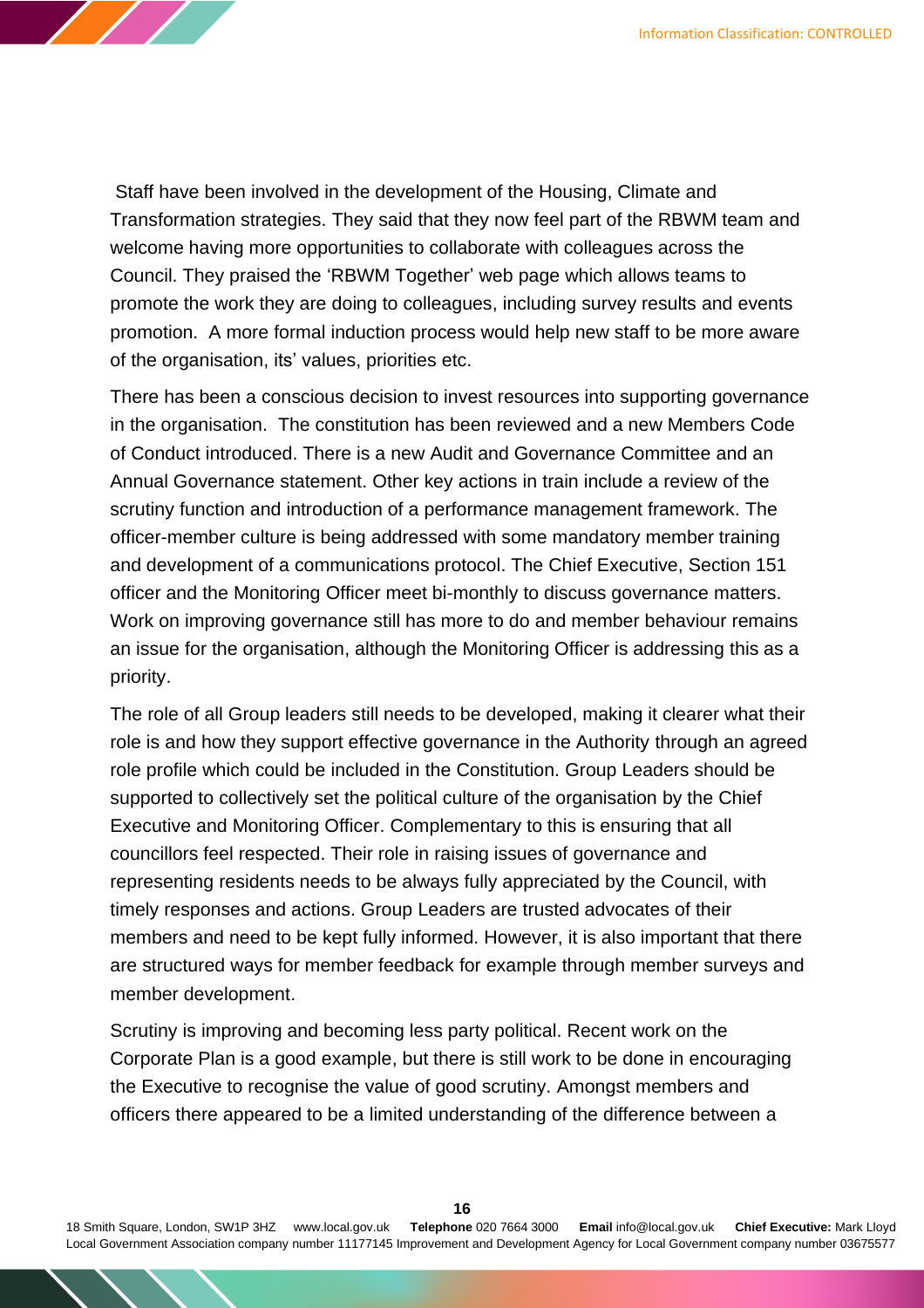constructive overview function - helping to develop solutions, and scrutiny of cabinet decisions or service delivery by any organisation influencing the lives of residents in the Borough. Opposition members said that they do not get sufficient officer support when they seek evidence in scrutiny committees and ruling Group Chairs were often dismissive of the need for evidence. There needs to be a continued focus on improving overview and scrutiny within RBWM to ensure that the work programme is owned by all committee members and that it is supported through a clear programme of member briefings with annual reports providing clear evidence of impact.

The remit of scrutiny panels should be revisited to ensure that there is balance across the people, place and corporate functions of the authority and clarity on links with Corporate Plan priorities. This should include the role of opposition members in agreeing the work programme and the leadership of the scrutiny function, taking account of best practice. The recent introduction of a scoping document for potential scrutiny items, which includes an indication of the value to be added, is helpful in defining the scope of work. However, Members need to decide what topics to include on forward plans, based on what matters to residents.

There needs to be better cross council support for Democratic Services to ensure that reports are submitted in advance of published deadlines. Reports would benefit from earlier engagement with the key corporate services rather than being prepared and submitted without financial, legal and key statutory consideration being assessed at an early stage. This would mean better considered options for Members and also less of a "pinch point" at entry into the committee process. If there is less need for Democratic Services to be constantly chasing directorates, then the service will be able to focus on supporting committees and improving outcomes of meetings. Dedicated scrutiny support from the Monitoring Officer would ensure timely responses and improve the quality of reports and briefings to support an effective scrutiny function.

There are still issues with continuing "tit for tat" Code of Conduct complaints between members (especially around social media). The Monitoring Officer is addressing this, but there is a reluctance from some Group Leaders to address the poor behaviour of a small number of members. Elected members engagement in public needs to be consistently constructive to enable good community engagement, public confidence and demonstrate effective progression on key issues. Group leaders should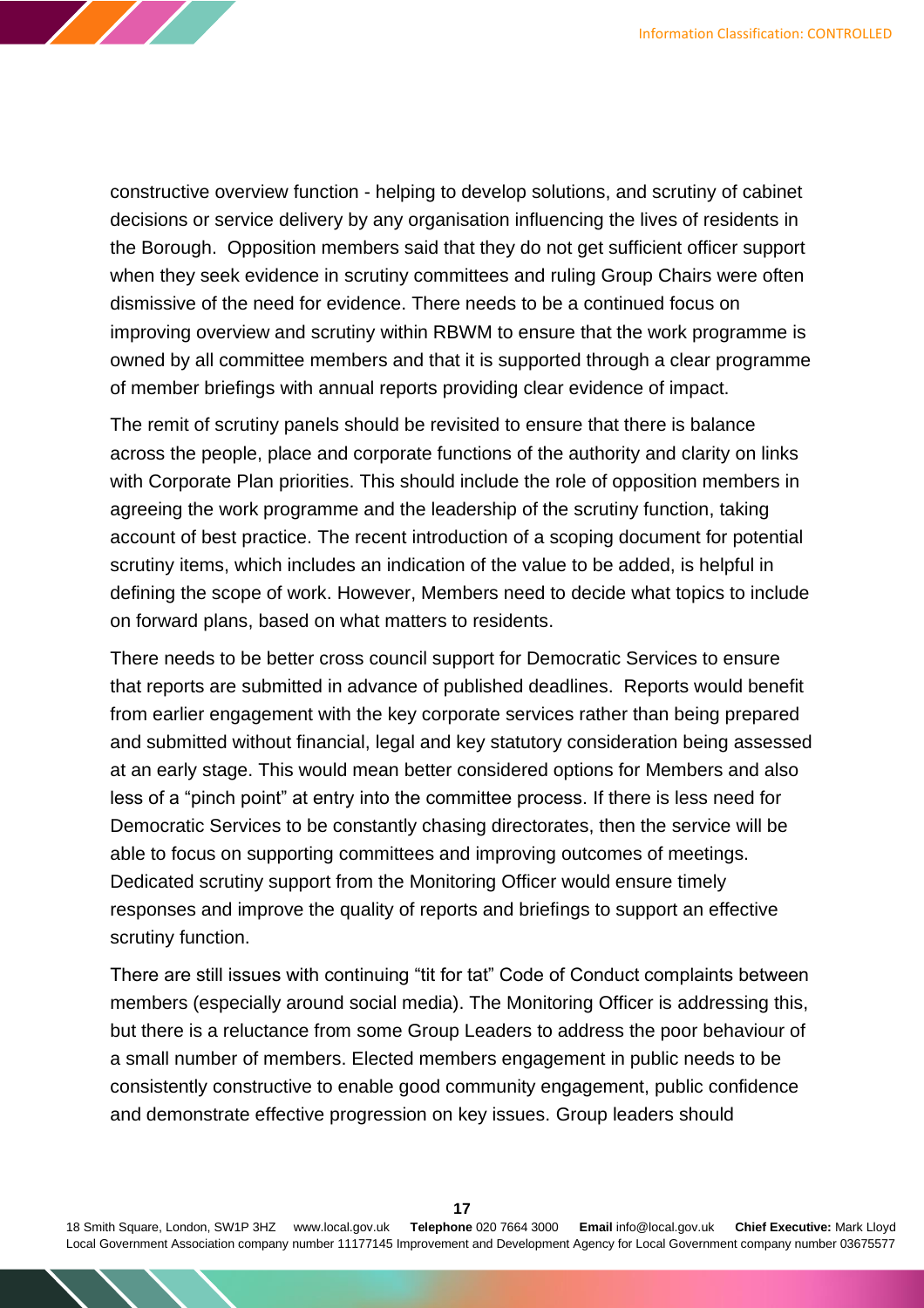shape the tone of the political culture, they should be role models for the behaviour that is expected – and needed – across the parties. They should be working with the Monitoring Officer to clarify their roles to drive improved behaviours across all groups including using group structures to support improved behaviour. The Code of Conduct should not be used as a way to settle scores between individuals or seen as a way of abdicating personal responsibility.

A more pro-active strategy to improve councillor relationships could include crossparty working on a number of projects, facilitated discussions to seek resolution on divisive issues, mentoring with external mentors to sense-check on issues and draw in further expertise and experience.

The newly established Audit Committee and Governance Committee is in its infancy. It is currently only doing the statutory items such as the signing off the annual accounts and audit reports. With the Director of Resources, it needs to help the Council to develop its risk management arrangements and its understanding of risk appetite. The Council should consider co-opting at least one independent member to the committee who can bring additional skills to the table and improve the effectiveness of the Committee.

The Council and its health partners should take the opportunity of the formal establishment of the ICS to reset the role of health scrutiny at a Borough and East Berkshire level alongside the Borough Health and Wellbeing Board to ensure there is clarity of purpose and objectives, and to avoid duplication. The Health Overview and Scrutiny Committee (HOSC) should be doing in depth scrutiny of the ICS and the Health and Wellbeing Board. Delivery must fit the needs of residents and not that of the Health Authorities. There should also be consideration given to cross party membership of the Health and Wellbeing Board.

There is currently no formal Member training programme and no Member training budget. The Council relies on free LGA training or in-house training. The member development offer should be strengthened. Work should be undertaken with the current members to identify priorities both now and for a new member induction programme to be driven by Group Leaders. The development programme should take account of member's local community roles and regulatory functions alongside their corporate leadership role. Whilst noting these have repeatedly been supplied

18 Smith Square, London, SW1P 3HZ [www.local.gov.uk](http://www.local.gov.uk/) **Telephone** 020 7664 3000 **Email** [info@local.gov.uk](mailto:info@local.gov.uk) **Chief Executive:** Mark Lloyd Local Government Association company number 11177145 Improvement and Development Agency for Local Government company number 03675577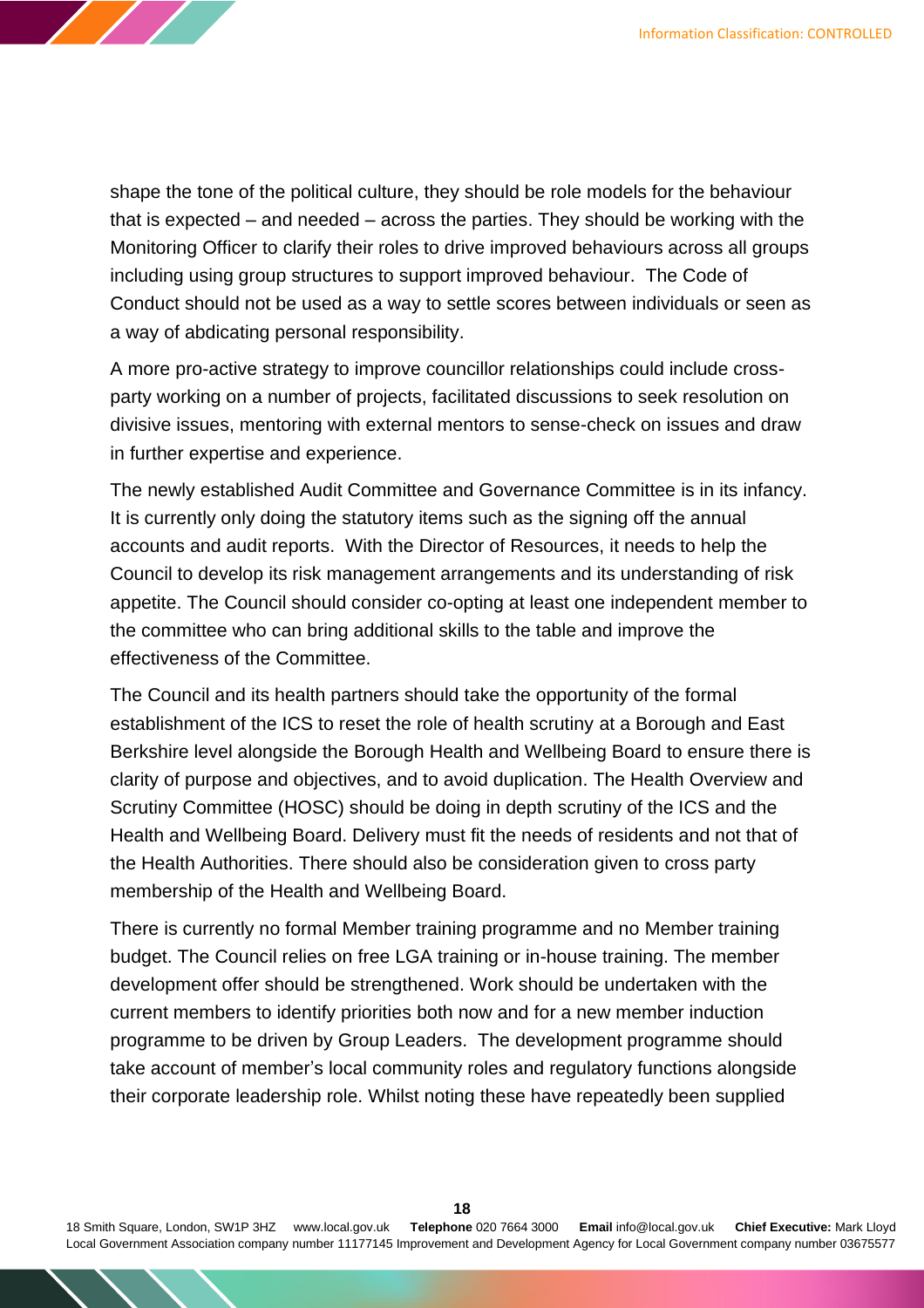

chairing skills and guidance on using social media, behaviours between members and learning to work together could also be included.

The support given to members raising issues is not consistent across the council. It is reportedly good in Children and Adult services but in other directorates questions are not dealt with quickly enough and things "get lost" in the system. There is no Member casework system in place although this have been identified as a priority. A new quarterly performance and risk board is being put in place for April 2022.To support members in their ward work and to free them up to undertake their wider place leadership responsibilities, it is essential that members are better supported through a consistent casework approach which ensures responses are consistently of high quality and prompt. There was frustration expressed by town and parish councils and other stakeholders that matters referred to councillors were not responded to and in turn, councillors were frustrated that they were not receiving feedback/responses from officers. Service standards need to be set and adhered to underpinned by an easy casework reporting system which flags for members and senior managers when something is overdue for reply. There should be an avenue for members to report urgent issues and get something done and a feedback system so that residents can be informed.

We observed differences between the way the Council interacts with the arms-length Adult and Children services organisations – Optalis and Achieving for Children (AFC). For example, AFC has regular meetings with the s151 Officer, whilst Optalis does not. The Director of Adult Social Services (DASS) and the portfolio member for Adult services have recently joined the Optalis Board which has the potential for a conflict of interest. There is a need to reconsider the governance arrangements for these external companies to ensure that there is a clear separation between the fiduciary duties of the company and the requirements of the local authority. There is a risk that some of the current arrangements are not robust enough should there be a significant dispute that cannot be resolved. There are benefits to having a clear and consistent governance framework for arms lengths companies / entities, which separates out shareholder responsibilities from those of the strategic client. The governance framework should cover the role of lead members; Chief Executive, the s151 officer as well as financial planning and management.

18 Smith Square, London, SW1P 3HZ [www.local.gov.uk](http://www.local.gov.uk/) **Telephone** 020 7664 3000 **Email** [info@local.gov.uk](mailto:info@local.gov.uk) **Chief Executive:** Mark Lloyd Local Government Association company number 11177145 Improvement and Development Agency for Local Government company number 03675577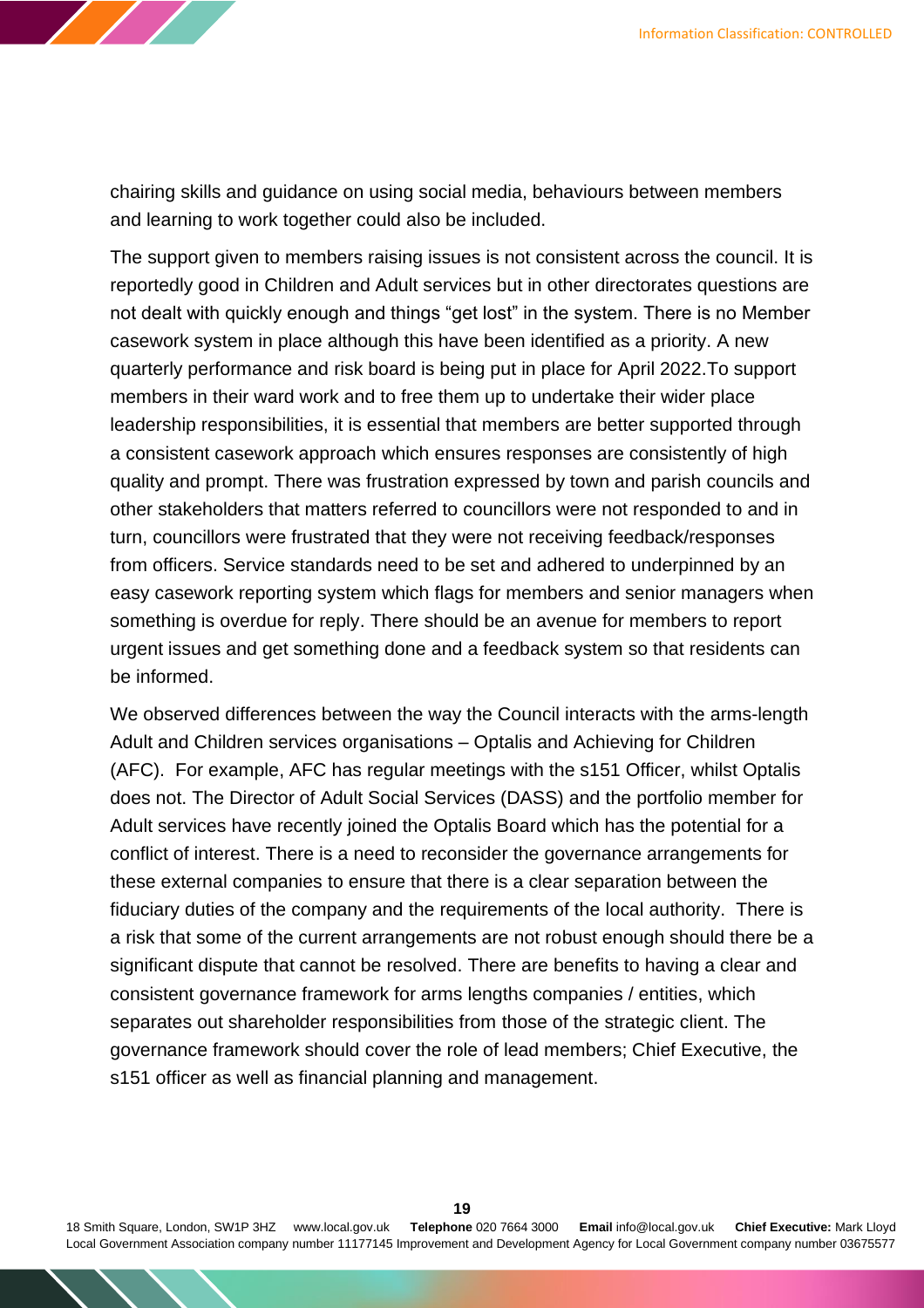

## **4.4 Financial Planning and Management**

The Council has clearly made progress in addressing the issues around financial management raised in the last CPCs. A CIPFA financial governance review was commissioned by the Council and this reported in 2020 with recommendations for improving financial management. By way of context we note, the ongoing impact of the low Council Tax levels, that the 2019/20 statutory accounts remain uncertified due to objections being raised which are being worked through and that the Council's Pension Fund is the most under-funded in the country and is not forecast to be fully funded for another 20 years. This will require the authority to get to a position of financial security in order to address this.

The CIPFA financial governance review has enabled the authority to pull together a single action plan for improving the authority's financial capability focused on improvements to budget monitoring and the introduction of a new finance business partner model; strengthened governance and processes for capital programme delivery and increased resources for pension fund including the appointment of a new Head of the Pension Fund. All the recommendations from this review have been enacted and signed off by Cabinet in December 2021. RBWM has set its stall out on sound financial governance and looking after each pound wisely. Drawing stronger connections between the Corporate Plan and the MTFS will help with the longer-term narrative regarding this. This link needs to be established and prioritised during 2022.

The appointment of the Executive Director for Resources / s151 Officer and strengthening of the Finance and Pensions Teams is positive. The s151 officer is working effectively with the Cabinet Member for Finance to help the organisation understand its medium-term financial position. There now seems to be a stronger grip on operating within approved budgets, although there is work to be done to ensure that there is consistency of financial support and responsibilities with armslength delivery vehicles. Financial management of the capital programme has also been strengthened and appropriate provisions made.

The latest approved MTFS would benefit from further development and detail to better articulate how it will be successfully delivered. There is a need to progress the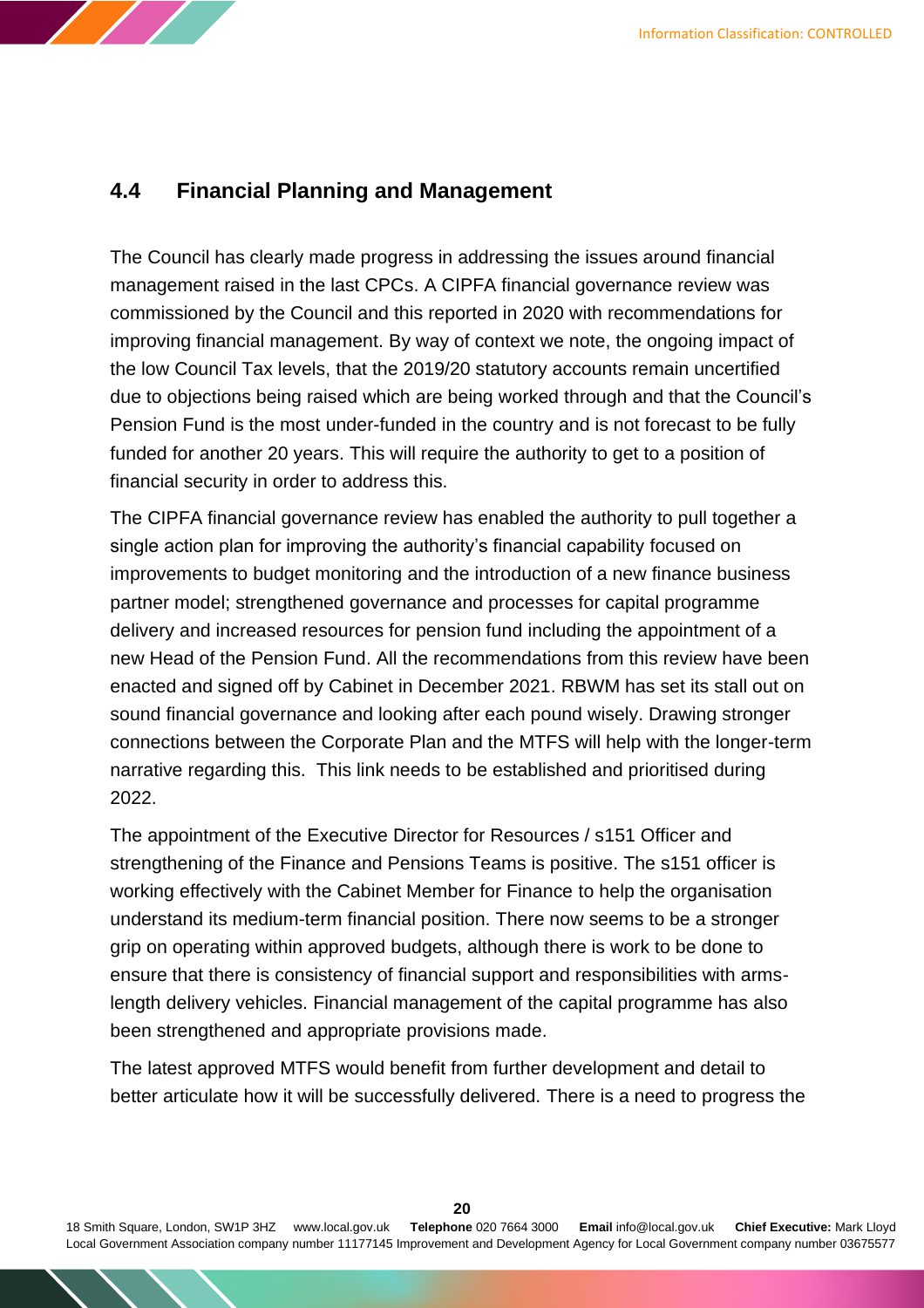five-year financial plans covering transformation, regeneration, income generation and savings during 2022. The Cabinet sees commercialisation and income generation as important opportunities for future finances. However, there is some question about officer capability and commitment to this strategy. Over the next twelve months senior executives and the Cabinet need to work through this as part of the five-year financial strategy and adopt a commercial strategy for the authority. Currently there are only piecemeal commercial projects around fees and charges and some small-scale sponsorship arrangements such as Legoland's sponsorship of libraries. The peer team are also concerned that Cabinet may be "putting too many eggs in one basket" with regard to commercialisation and asset disposal, given the financial risks from people and demand services and the Council's low level of reserves.

RBWM has made a useful start in its transformation journey with the recent approval of the Transformation Strategy and Delivery Plan. However, neither feels strongly linked to helping to balance the MTFS. A small transformation team has been established but it has so far largely been working on transformation in the Adults Service. Large-scale system change will require a significant step-up in the organisation's transformation capacity and the peer review team believe that the authority would benefit from commissioning an external partner to help identify the top-level transformation opportunities and develop a costed resource plan from which to implement the desired changes.

## **4.5 Capacity for improvement**

The Royal Borough has made significant progress on its improvement journey since the last two CPCs in 2017 and 2019. Since then, the Council has elected a new Leader and brought in a new Chief Executive. This progress needs to be recognised and celebrated. Understanding where it has come from, will give the Royal Borough the impetus for new forward-looking conversations based on constructive challenge. These conversations must harness the energy and commitment of all 41 Members of the authority and not just the administration.

The Chief Executive has assembled an effective senior leadership team (SLT) with a new Executive Director of Resources / S151 officer and Director of Adult Services.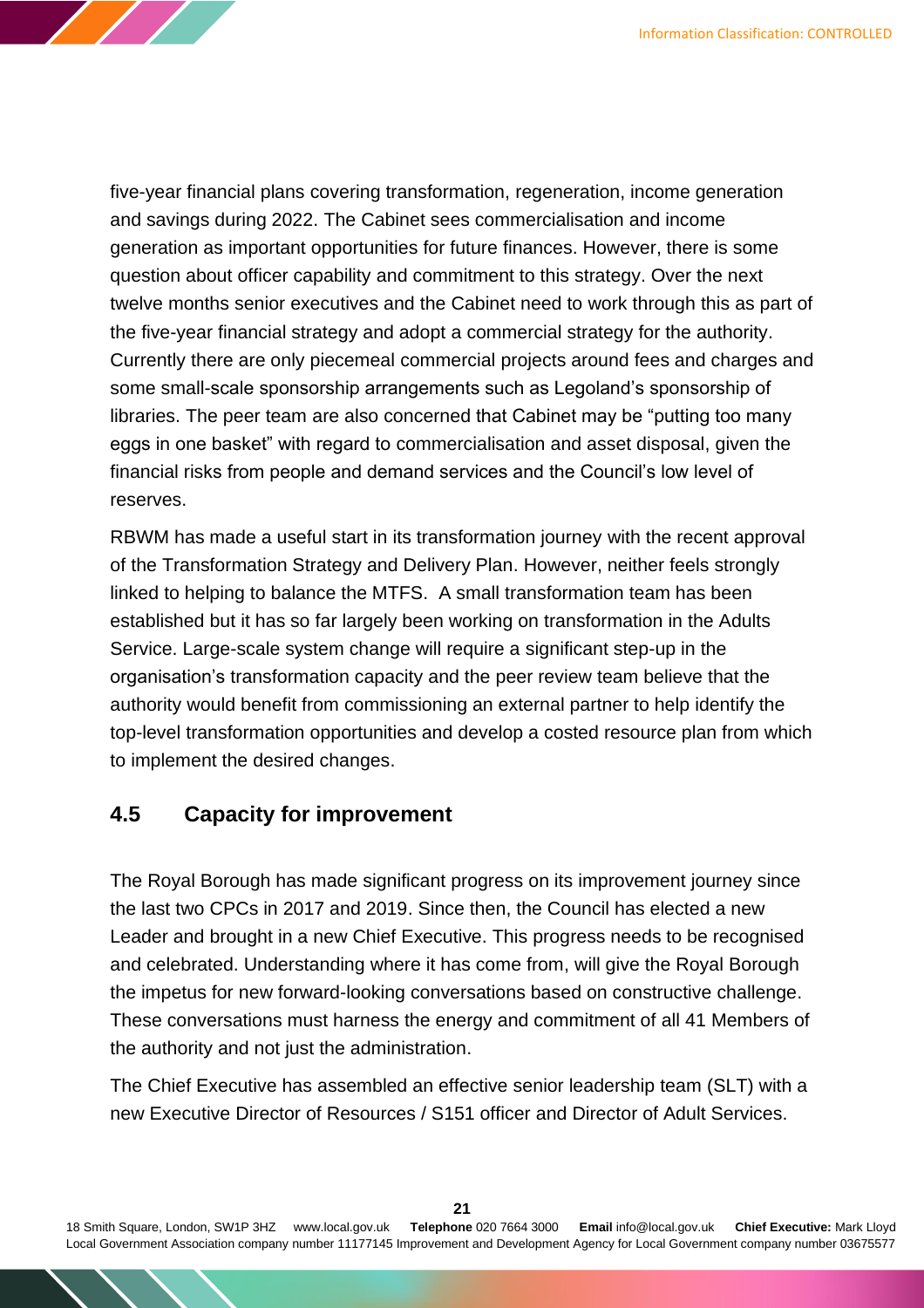The Council's corporate leadership team (CLT) is also clearly committed to the improvements and plans for future transformation. This collective leadership effort could possibly be harnessed better by encouraging more theme- based collaboration around the corporate plan themes which should form the basis for a multi-disciplinary corporate transformation programme.

Over the past two years the Council has strengthened its corporate capacity to deliver on its improvement and transformation ambitions and like all local authorities, the pandemic has driven a step change in use of technology and working remotely. Staff numbers in the transformation and digital development teams have grown and dedicated staff resources have also been put into engagement, consultation and project management. However, we feel that this is unlikely to be sufficient for large scale organisational transformation which embeds smarter ways of working and effective demand management and prevention which will be key for longer term financial sustainability. Capacity to deliver on significant transformation projects seems limited both in staffing terms, given the small size of the authority and an ability to tap into a Transformation Fund. There may be a need for an external transformation partner to identify the top opportunities for change and for implementation to be supported through a specific transformation reserve fund as part of MTFS process.

The Council is clearly seeking to foster a workplace culture where staff feel engaged with and able to offer feedback and suggestions. In the latest all-staff communications survey (undertaken during December 2021) 91% of respondents agreed that internal communications with staff is effective and timely. This is up significantly from just 45% in 2018 and 67% in 2020. However, staff survey results also show that there is more to do to connect the top, middle and bottom of the organisation to the corporate plan goals. Middle managers, in particular, need to feel more connected to the new corporate vision. A new leadership development programme for middle managers will be rolled out during 2022/23 to support implementation of the new Corporate Plan and Corporate Values.

The Frimley Integrated Health and Care system is nationally recognised and is an excellent opportunity for building RBWM's reputation and promoting earlier intervention and prevention approaches. The Connected Leaders programme led by RBWM has been crucial for building relationships across health and care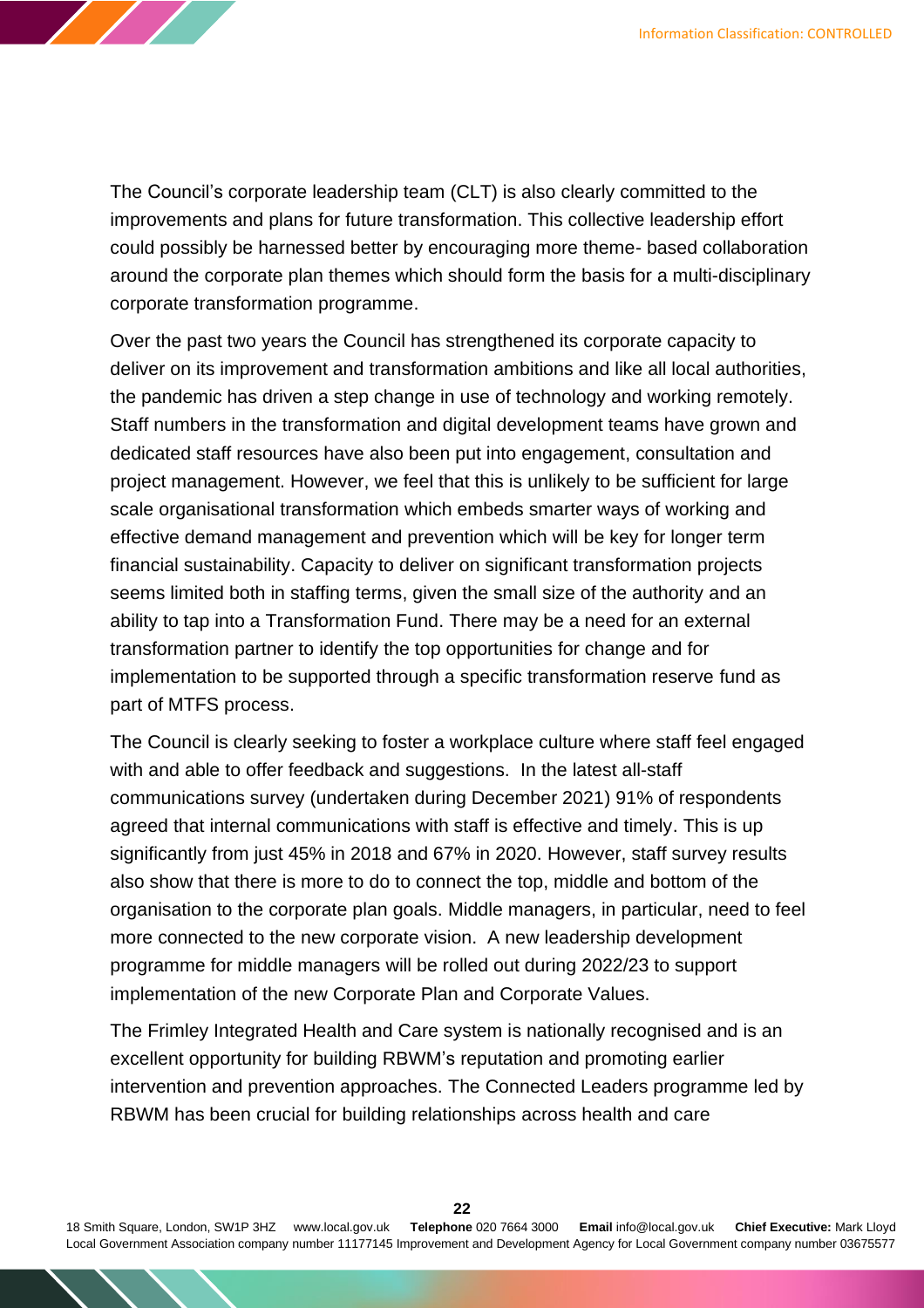

organisations and is a model of good practice. However, Health partners have identified that RBWM's capacity could be a potential limiting factor for deeper integration at an officer and political level for the future. This should be considered as part of the review of cabinet portfolios and the role of HWBB and scrutiny panels.

Equality, Diversity and Inclusion (EDI) is a priority for the Council. The Leader and Chief Executive are both committed to the agenda. The establishment of the EDI staff network is a very positive step. However, the network is still at an early stage in determining its own priorities to address and it already recognises that it has limited resources to address all the issues. Going forward it will be important for the Council to involve the whole organisation in the EDI agenda. This includes Members who have a key role to play both around EDI in the community and within the Council. The Strategy Team are already working with Public Health, Housing and Children Services to bring together evidence about disadvantage and inequality in the Borough. Some focussed engagement with staff around EDI will also enable the council to better understand the lived experience of staff in protected groups, including those in front line services who suffer verbal abuse from clients. There needs to be a policy to address the reporting of these incidents. Recruitment to the equality officer role will provide some dedicated expertise to help develop an Equality Strategy, revised equality objectives and improve the Equality Impact Assessment process.

As part of the adoption and implementation of the Borough Local Plan, completion of the improvement planning work of the Planning Service should help to build greater trust and confidence with residents and developers. Separation of line management reporting for the Managing Director of the Property company from that of Head of Planning has helped with separation of roles and how this is communicated externally will need to be carefully considered. Capacity and skills across RBWM and its arms-length delivery partners generally needs to be better aligned to drive improved outcomes regardless of the employing organisation e.g. having a consistent approach to personal development; inclusion within the staff survey, pay awards etc.

**23**<br>**Telephone** 020 7664 3000 **Email** info@local.gov.uk 18 Smith Square, London, SW1P 3HZ [www.local.gov.uk](http://www.local.gov.uk/) **Telephone** 020 7664 3000 **Email** [info@local.gov.uk](mailto:info@local.gov.uk) **Chief Executive:** Mark Lloyd Local Government Association company number 11177145 Improvement and Development Agency for Local Government company number 03675577